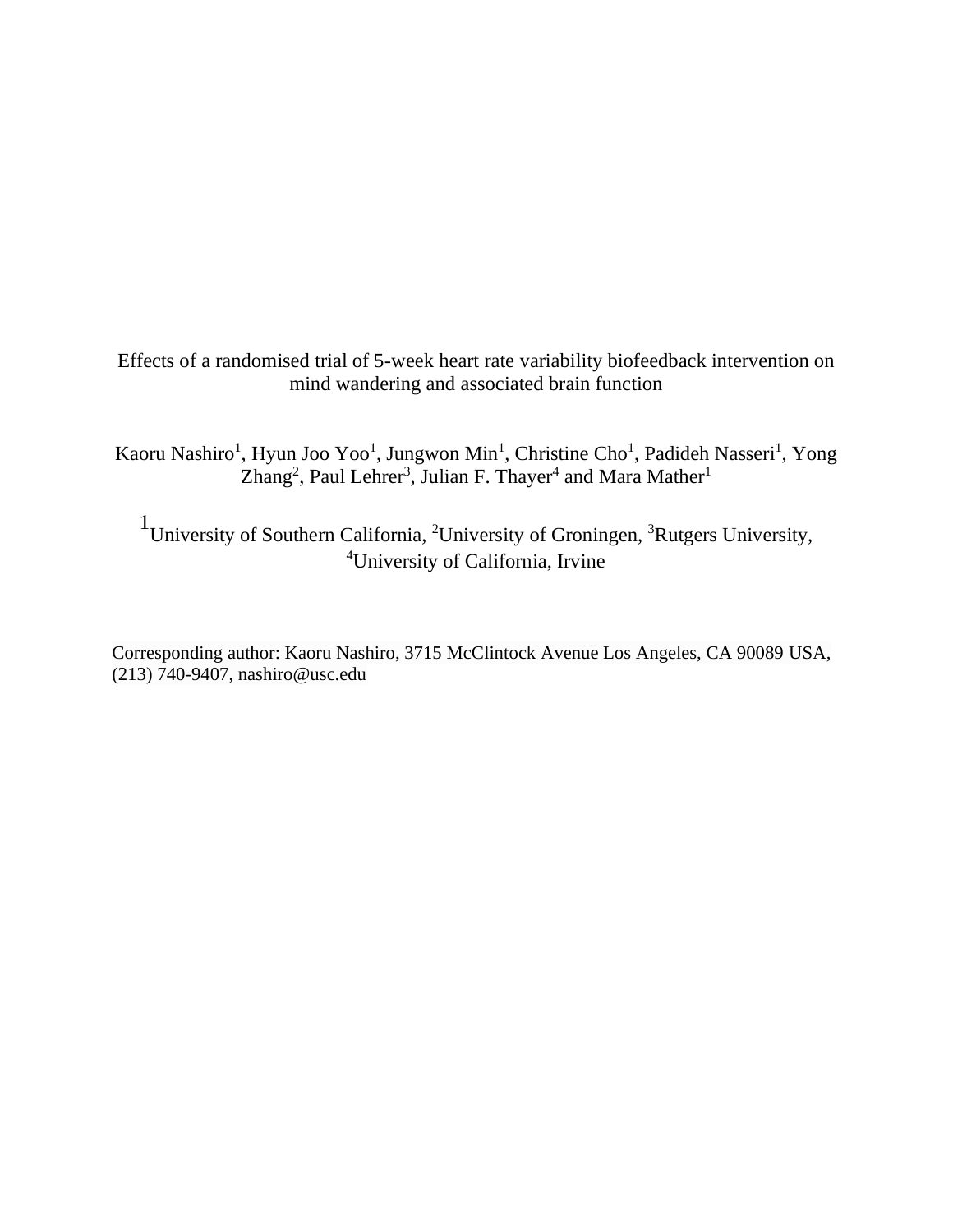#### **Abstract**

Previous research suggests that excessive negative self-related thought during mind wandering involves the default mode network (DMN) core subsystem and the orbitofrontal cortex (OFC). Heart rate variability (HRV) biofeedback, which involves slow paced breathing to increase HRV, is known to promote emotional well-being. However, it remains unclear whether it has positive effects on mind wandering and associated brain function. We conducted a study where young adults were randomly assigned to one of two 5-week interventions involving daily biofeedback that either increased heart rate oscillations via slow paced breathing (Osc+ condition) or had little effect on heart rate oscillations (active control or Osc- condition). The two intervention conditions did not differentially affect mind wandering and DMN core-OFC functional connectivity. However, the magnitude of participants' heart rate oscillations during daily biofeedback practice was associated with pre-to-post decreases in mind wandering and in DMN core-OFC functional connectivity. Furthermore, the reduction in the DMN core-OFC connectivity was associated with a decrease in mind wandering. Our results suggested that daily sessions involving high amplitude heart rate oscillations may help reduce negative mind wandering and associated brain function.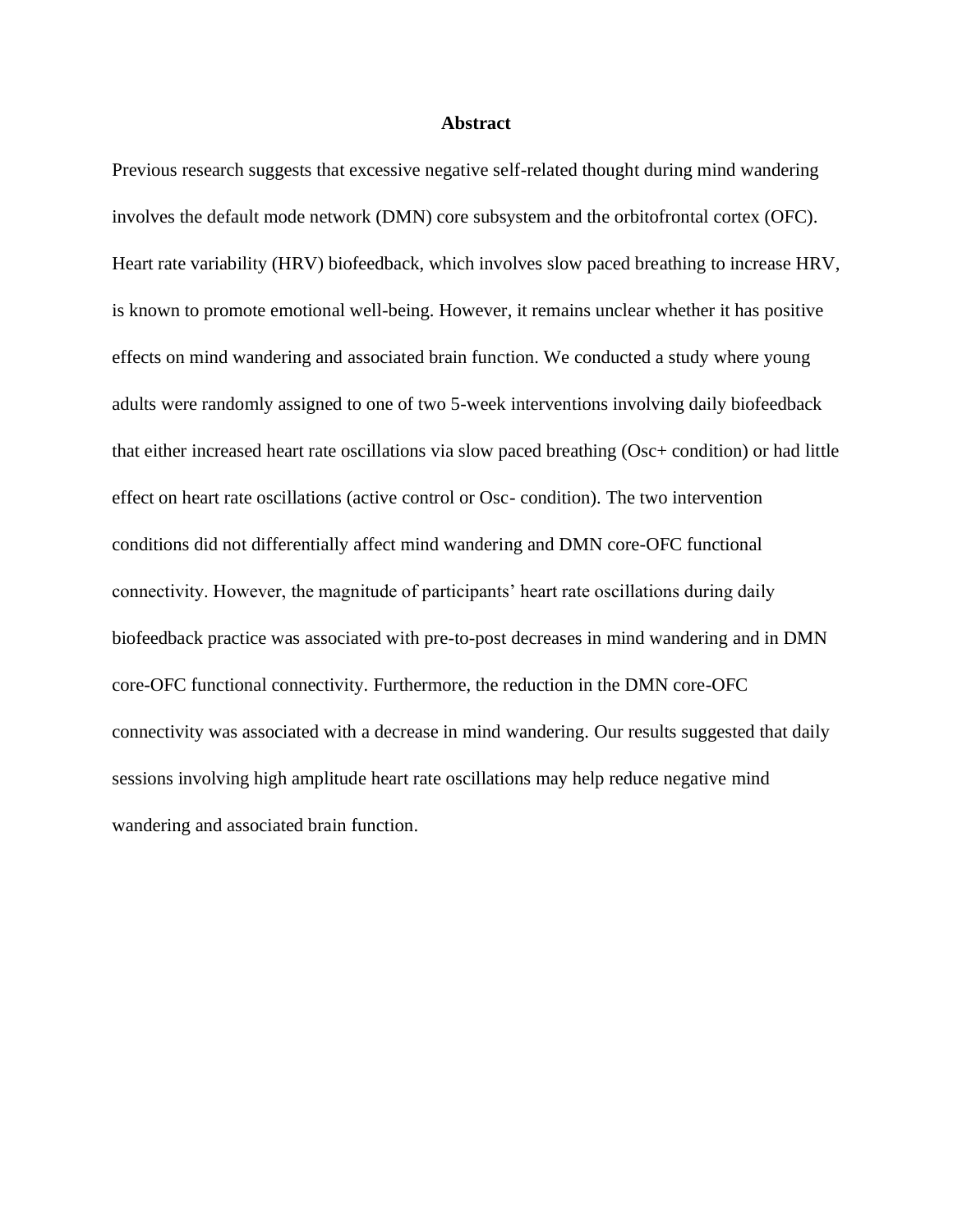### **Introduction**

Mind wandering involves generating thoughts unrelated to the present situation. While it is not inherently detrimental (Konjedi & Maleeh, 2017; Poerio et al., 2013) and can be beneficial in some situations (e.g., creative thinking, problem solving and constructive positive daydreaming; Baird et al., 2012; Gable et al., 2019; McMillan et al., 2013), emotional consequences of mind wandering tend to be more negative than positive. In one study (Killingsworth & Gilbert, 2010), 2250 adults of various ages, occupations and nationalities answered the following questions about their daily activities via a web application: "How are you feeling right now?", "What are you doing right now?", and "Are you thinking about something other than what you're currently doing?" The results revealed that mind wandering occurred in 46.9% of their samples and that people reported being less happy when their minds were wandering than when they were not.

During mind wandering, people often experience thoughts and feelings about themselves and their life (D'Argembeau, 2018). The default mode network (DMN) is a brain network involved in both mind wandering and self-related thoughts (Christoff et al., 2009; Mason et al., 2007). Although the DMN was originally regarded as a unitary system, more recent research suggested that the DMN can be divided into three functionally independent subsystems, namely the core, medial temporal lobe, and dorsal medial prefrontal cortex subsystems (Andrews-Hanna, 2012; Andrews-Hanna et al., 2010; Andrews-Hanna et al., 2014). The core subsystem, which consists of anterior medial prefrontal cortex (mPFC) and posterior cingulate cortex (PCC), is particularly important for self-referential processing (Andrews-Hanna, 2012; Andrews-Hanna et al., 2010) and is also implicated in rumination and depression (Burkhouse et al., 2017; Cooney et al., 2010; Zhou et al., 2020). In depressed patients, self-generated thoughts were more negative,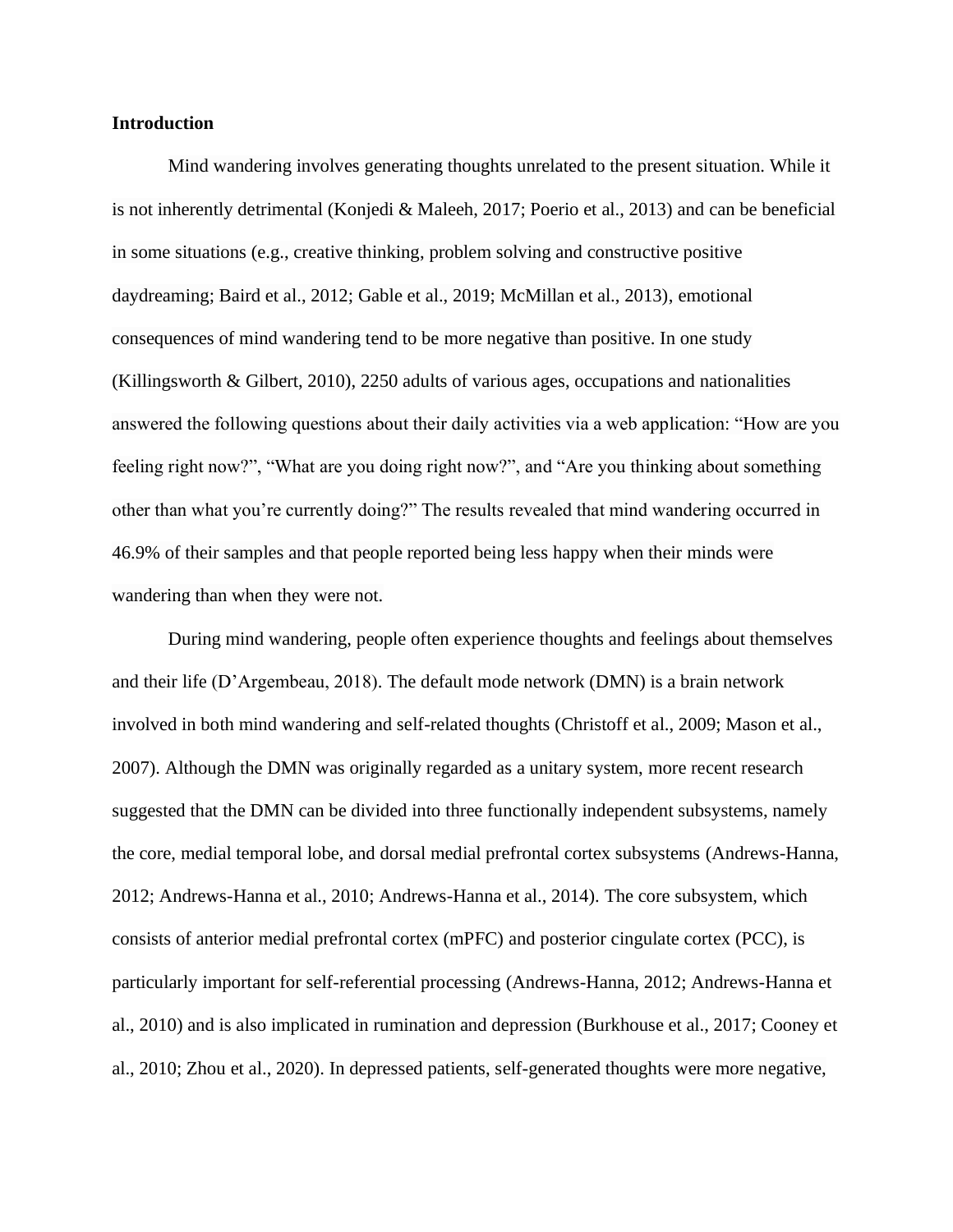less positive, more self-related and more past-related, relative to healthy controls (Hoffmann et al., 2016). Another key region associated with depression and other psychological disorders is the orbitofrontal cortex (OFC; Cooney et al., 2010; Drevets, 2007; Rolls, 2019; Rolls et al., 2020), which is involved in emotion-related learning and decision-making, rewards, punishments, and emotional and behavioral flexibility (O'Doherty et al., 2001; Rempel-Clower, 2007; Rolls, 2004, 2019). Functional and structural alterations in the OFC occur in many psychiatric disorders including anxiety disorders, major depression, posttraumatic stress disorder, obsessive-compulsive disorder, schizophrenia, bipolar and personality disorders (Jackowski et al., 2012; Milad & Rauch, 2007; Thorsen et al., 2018). Importantly, previous studies found that depression increased resting state functional connectivity between the lateral OFC and the PCC/precuneus (part of the DMN core subsystem; Cheng et al., 2018). Another study (Koelsch et al., 2022) found that functional connectivity between the PCC and the medial OFC plays a role in negative spontaneous nonintentional thoughts (or negative mind wandering). Although the relationship between DMN-OFC hyperconnectivity and mind wandering is a relatively new area of investigation, previous studies together suggest that the interaction between the DMN core subsystem and the OFC may play a key role in excessive negative self-related thought during mind wandering.

Meditation can help reduce episodes of mind wandering and promote emotional wellbeing (Brandmeyer & Delorme, 2018; Mrazek et al., 2013; Rodriguez-Larios et al., 2021; van Agteren et al., 2021). Meditation can also decrease activity in the primary regions of the DMN (the mPFC and PCC/precuneus) during meditation relative to resting state (Brewer et al., 2011), during meditation relative to an active cognitive task (Garrison et al., 2015) and during presentcentered self-focus vs. narrative self-focus (Farb et al., 2007). Some meditative practices not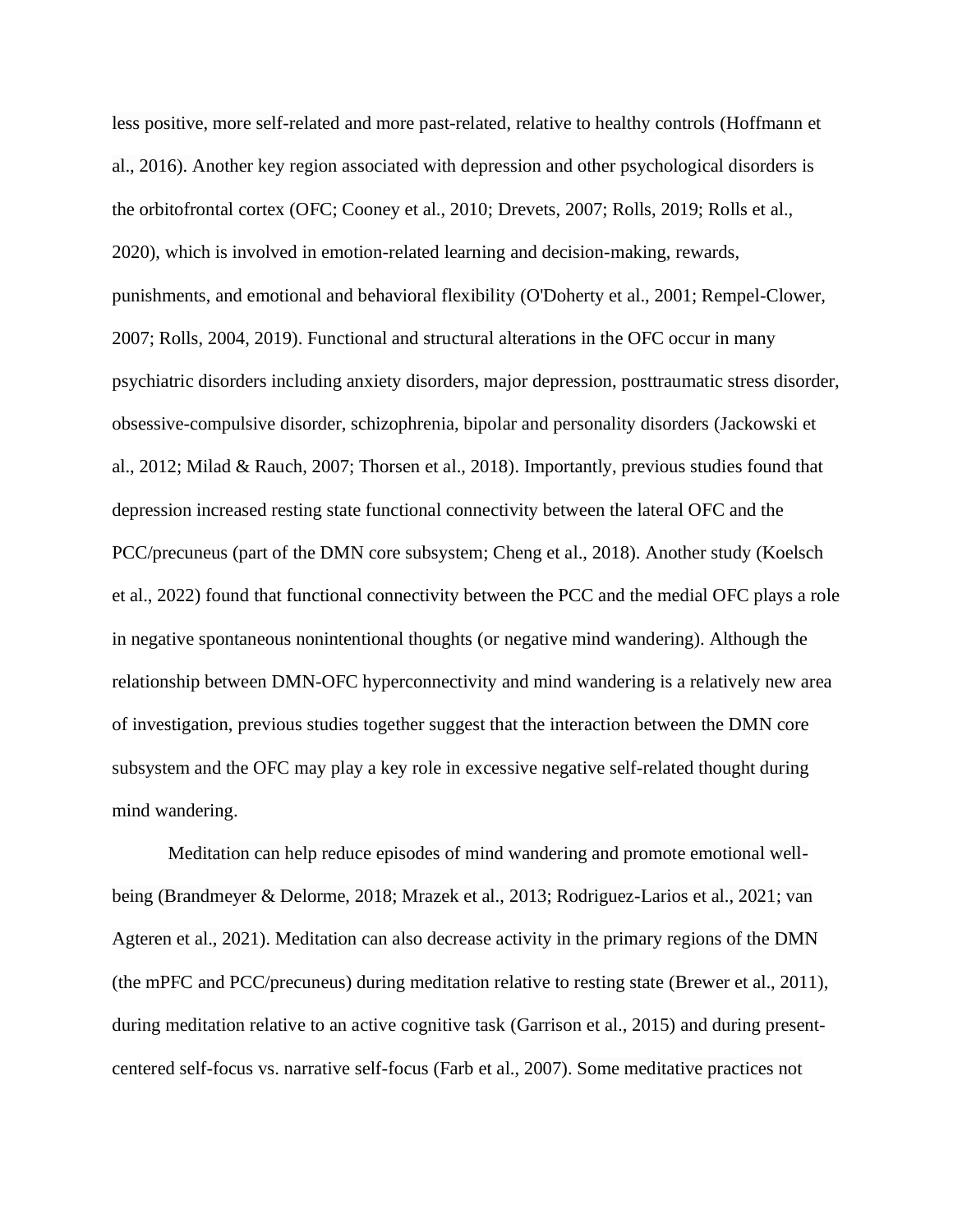only improve psychological health but also have a positive impact on physiological well-being, such as slowing down breathing and increasing heart rate variability (HRV; Bernardi et al., 2001; Lehrer et al., 1999; Peng et al., 2004; Peng et al., 1999; Phongsuphap et al., 2008). During these meditative practices, breathing slows down and drives large heart rate oscillations at the breathing frequency (Bernardi et al., 2001; Lehrer et al., 1999; Peng et al., 2004). Prior research suggests that slow paced breathing practices alone (without explicit meditation training) can improve emotional well-being. Using an HRV biofeedback procedure, participants can be trained to breathe at their resonance frequency which is around 0.1 Hz or 10 seconds per breath (Lehrer et al., 2013). During paced breathing at their own baroreflex resonance frequency, people can significantly increase acute levels of HRV. Repeated daily practice over several weeks promote long term emotional health benefits (for review see (Lehrer & Gevirtz, 2014)). Recent meta analyses (Lehrer et al., 2020; Pizzoli et al., 2021) also suggested that HRV biofeedback improves symptoms of various types of psychological disorders, such as depression and anxiety, in both clinical and non-clinical populations. Consistent with these prior emotion-related effects, our recent randomized clinical trial (for preprint see Nashiro et al., 2021) demonstrated that a 5-week intervention involving daily biofeedback aimed at increasing heart rate oscillations significantly increased resting-state functional connectivity in emotion-related networks whereas it did not have a significant impact on functional connectivity in the overall DMN.

It remains unclear whether the HRV biofeedback has positive effects on mind wandering and associated brain function. To address these questions, we used the data from our previous study where 106 healthy younger adults were randomly assigned to one of two 5-week interventions involving daily biofeedback that either increased heart rate oscillations (Osc+) or had little effect on heart rate oscillations (Osc-). We formulated this question after initiating our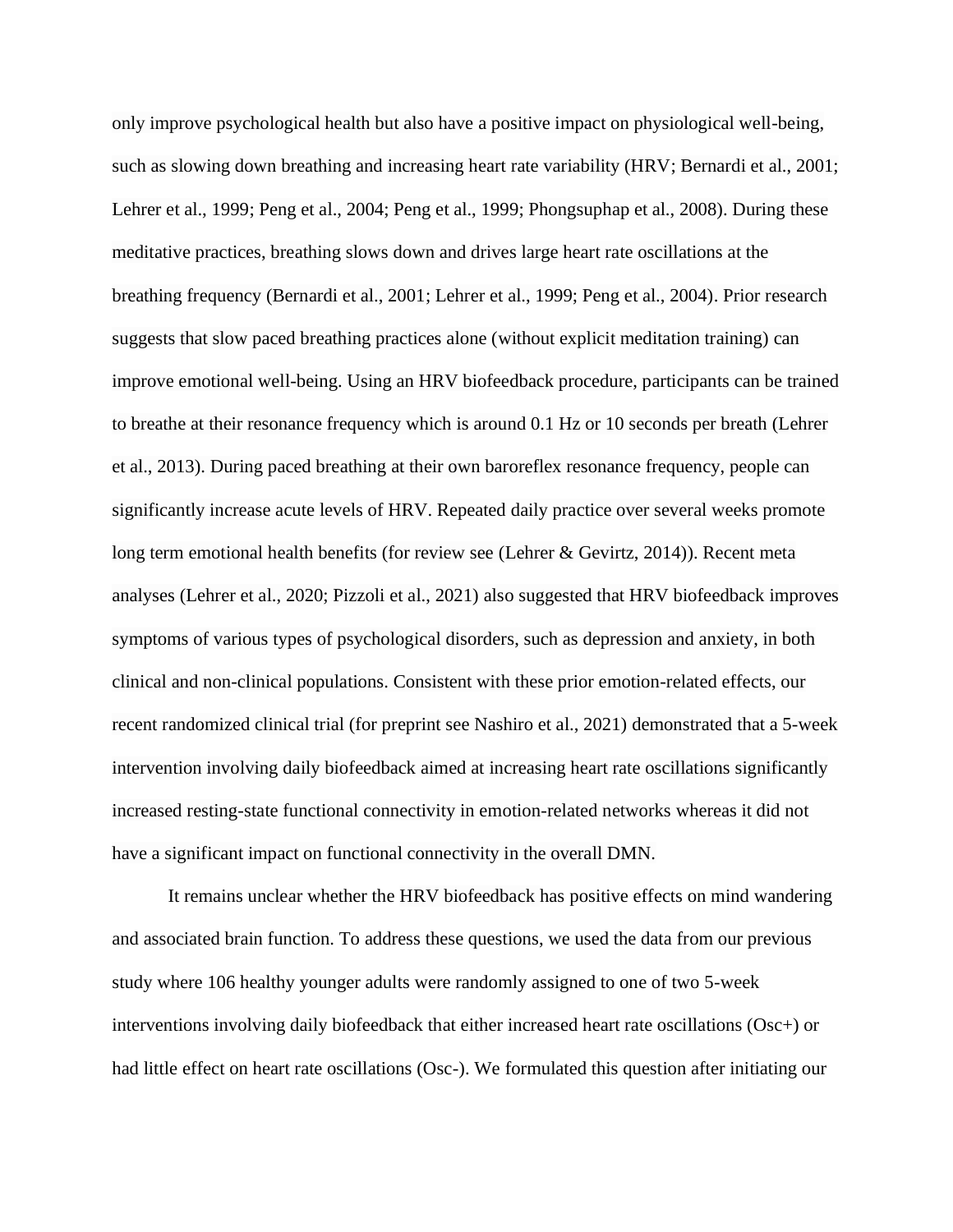trial and so added a measure of mind wandering after the study started; about half of the participants completed the measure  $(N = 55)$ . We tested the hypotheses that the Osc+ intervention would reduce the tendency for mind wandering and decrease functional connectivity between the DMN core subsystem and the OFC, relative to the Osc- intervention.

### **Methods**

### *Participants*

We recruited 121 participants aged between 18 and 35 years through a USC online bulletin board, the USC Healthy Minds community subject pool, Facebook and flyers. Participants signed informed consent approved by the University of Southern California (USC) Institutional Review Board. Prospective participants were screened and excluded for major medical, neurological, or psychiatric illnesses. We also excluded people who had a disorder that would impede performing the HRV biofeedback procedures (e.g., coronary artery disease, angina, cardiac pacemaker), who currently trained in relaxation, biofeedback or breathing techniques, or were on any psychoactive drugs other than antidepressants or anti-anxiety medications. We included people who were taking antidepressant or anti-anxiety medication and/or attending psychotherapy only if the treatment had been ongoing and unchanged for at least three months and no changes were anticipated. Eligible participants were assigned to small groups of 3-6 people, and each group met at the same time and day each week except for the weeks when they underwent MRI. After recruitment and scheduling of each wave of groups were complete, we randomly assigned groups to a condition using flipping a coin method. Hence, each participant was randomly assigned to one condition involving daily biofeedback aimed at increasing heart rate oscillations (Osc+) or decreasing heart rate oscillations (Osc-). Upon completing the study, participants were paid for their participation and received bonus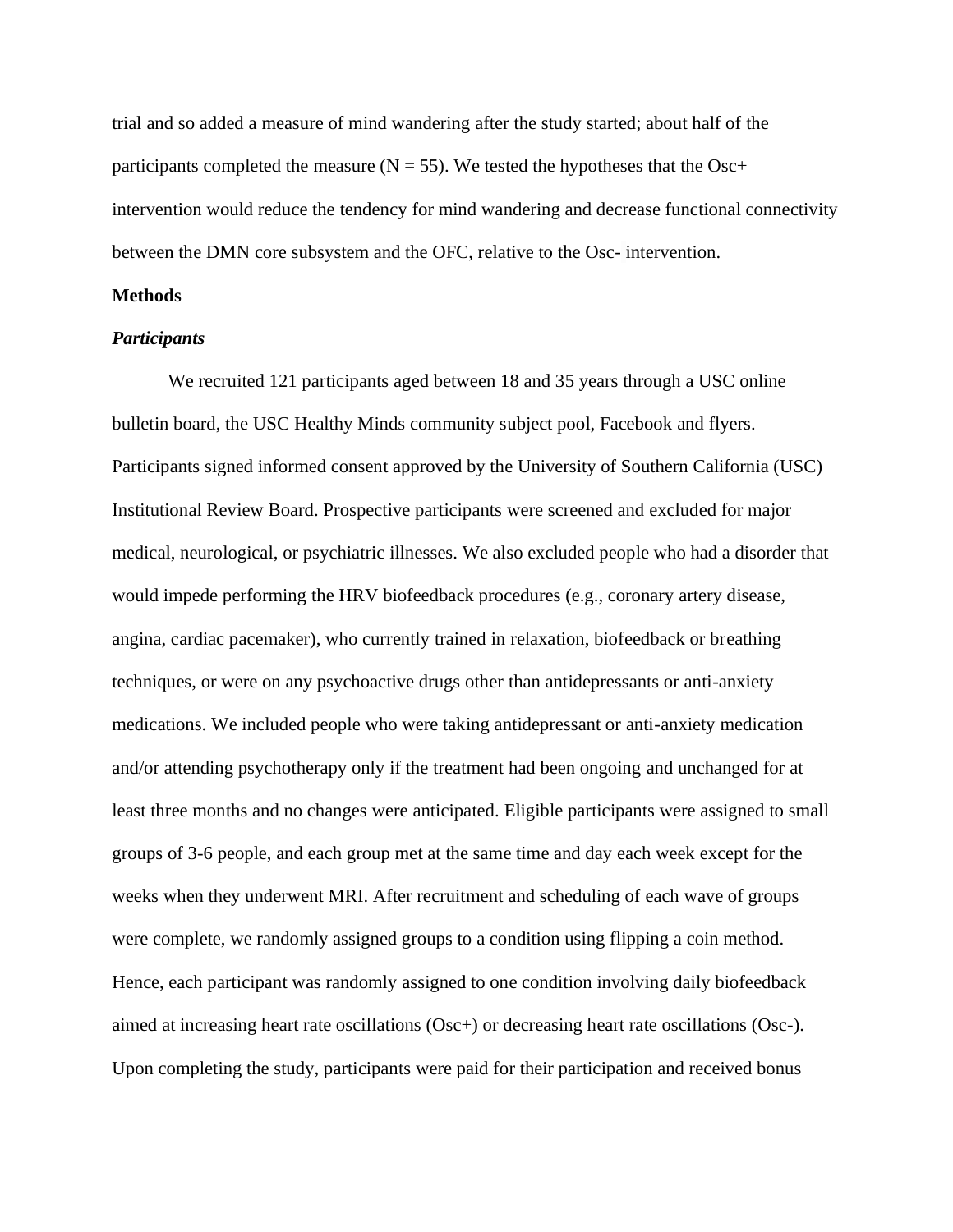payments based on their individual and group performances (see 'rewards for performance' in Supplementary Materials for more details). Out of 121 participants, 106 completed the interventions, and 100 completed the resting state scan both before and after the intervention. Two participants (one person from each condition) were excluded due to unsuccessful denoising pipeline results. Additionally, two Osc+ participants who did not follow the instructions were excluded from the analyses (a pre-defined exclusion criterion). During the post-intervention resting state scan, these two participants breathed slowly as if they were engaged in the Osc+ biofeedback (i.e., they failed to follow the instructions, which were to simply rest while looking at the white cross at the center of the screen and breathing normally). The remaining 96 participants were included in the resting state analyses (Supplemental Figure 1 and Supplementary Table 1). For the analyses involving heart rate data, three participants in the Osccondition were excluded because we failed to save heart rate data from ear sensors due to technical issues with the first version of the Osc- biofeedback software, leaving 93 out of 96 participants in the analyses. For the analyses involving behavioral data (i.e., the mind wandering score detailed in the 'behavioral assessments' section), we used data from a subset of 55 participants since the measure was added after initiation of the study protocol.

#### *Overview of 7-week protocol schedule*

A full description of the study has been detailed in a preprint (Nashiro et al., 2021). Briefly, the study protocol involved seven weekly lab visits and five weeks of home biofeedback training. The first lab visit involved the non-MRI baseline measurements, including emotion questionnaires. The second lab visit involved baseline MRI assessments followed by the first biofeedback training session. Between the second and seventh lab visits (approximately five weeks), participants were instructed to engage in daily biofeedback practice 20-40 minutes/day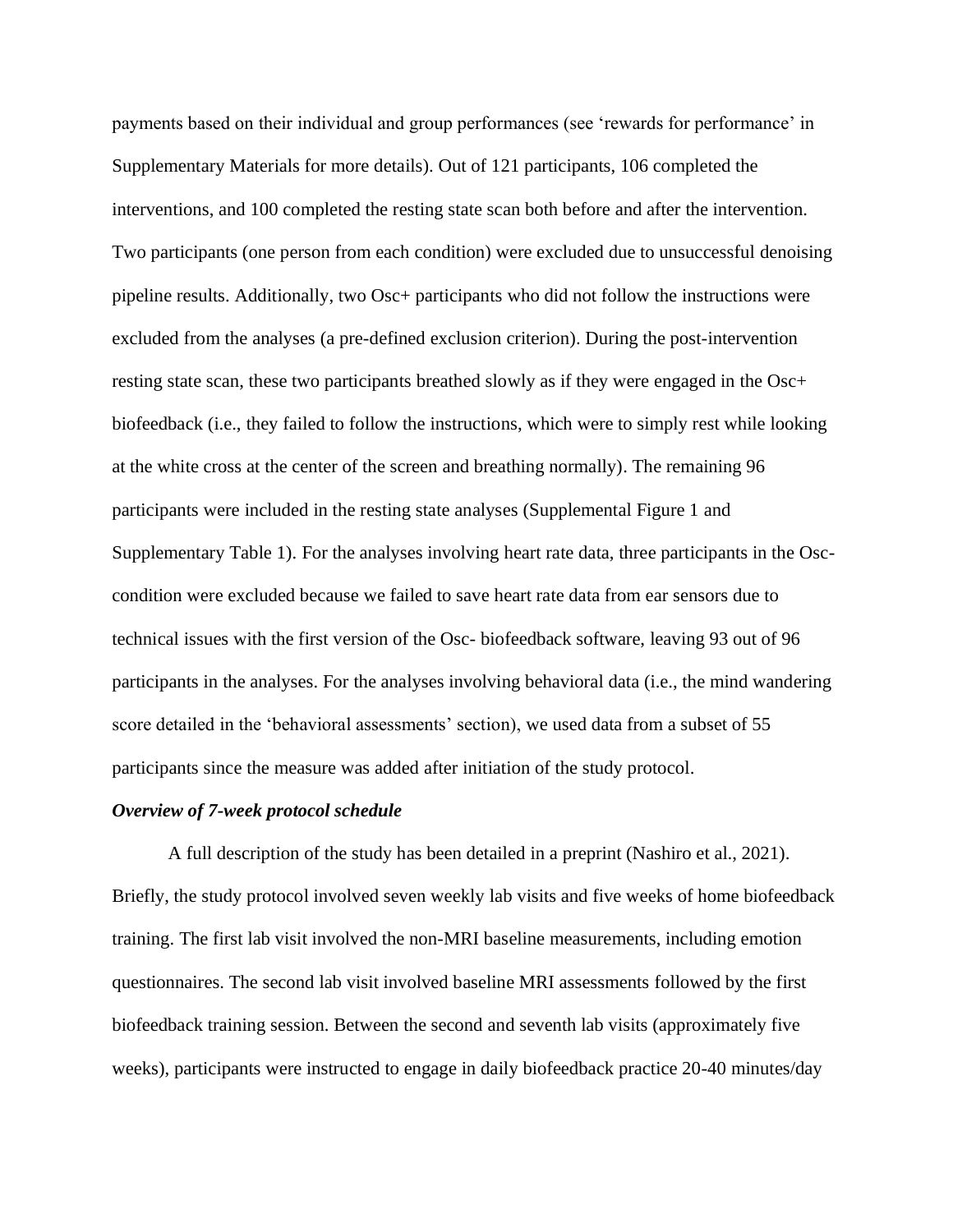and visit the lab weekly. The sixth lab visit repeated the emotion questionnaires from the first lab visit. The seventh lab visit repeated the baseline MRI assessments.

#### *Biofeedback training*

*Osc+ condition.* In the second lab visit, Osc+ participants tried out several breathing paces around 10s/breath to see which induced the largest oscillations in their heart rate (their own resonance frequency; Lehrer et al., 2013) using the emWave Pro software (Heartmath, 2016). Participants were asked to wear an ear sensor to measure their pulse and to breathe in and out with a visual pacer. They were instructed to inhale through the nose when the blue bar went up, and to exhale through the mouth when the blue bar went down (e.g., 5s inhale/5s exhale for 10s/breath cycle). They were asked to breathe at 5 different paces (9s, 10s, 11s, 12s, and 13s per breath, which approximately corresponds with 6.5, 6, 5.5, 5, and 4.5 breaths per minute as in Lehrer et al. (2013) for 5 minutes each. To identify each participant's best approximate resonance frequency, researchers evaluated various aspects of the oscillatory dynamics for each breathing pace using Kubios HRV Premium 3.1 software (Tarvainen et al., 2014) and assessed which one had the most of the following characteristics: highest low frequency (LF) power, the highest maximum LF amplitude peak on the spectral graph, highest peak-to-trough amplitude, cleanest and highest-amplitude LF peak, highest coherence score and highest root mean square of successive differences (RMSSD).

To complete home training, participants received an ear sensor and a small laptop with the emWave Pro software. During their daily training sessions, participants breathed to a pacer set to their resonance frequency determined in their prior lab visit. They received biofeedback on their heart rate oscillatory activity via a real-time plot of their heart rate and a 'coherence' score, which is a built-in metric score provided by the emWave Pro software. Coherence is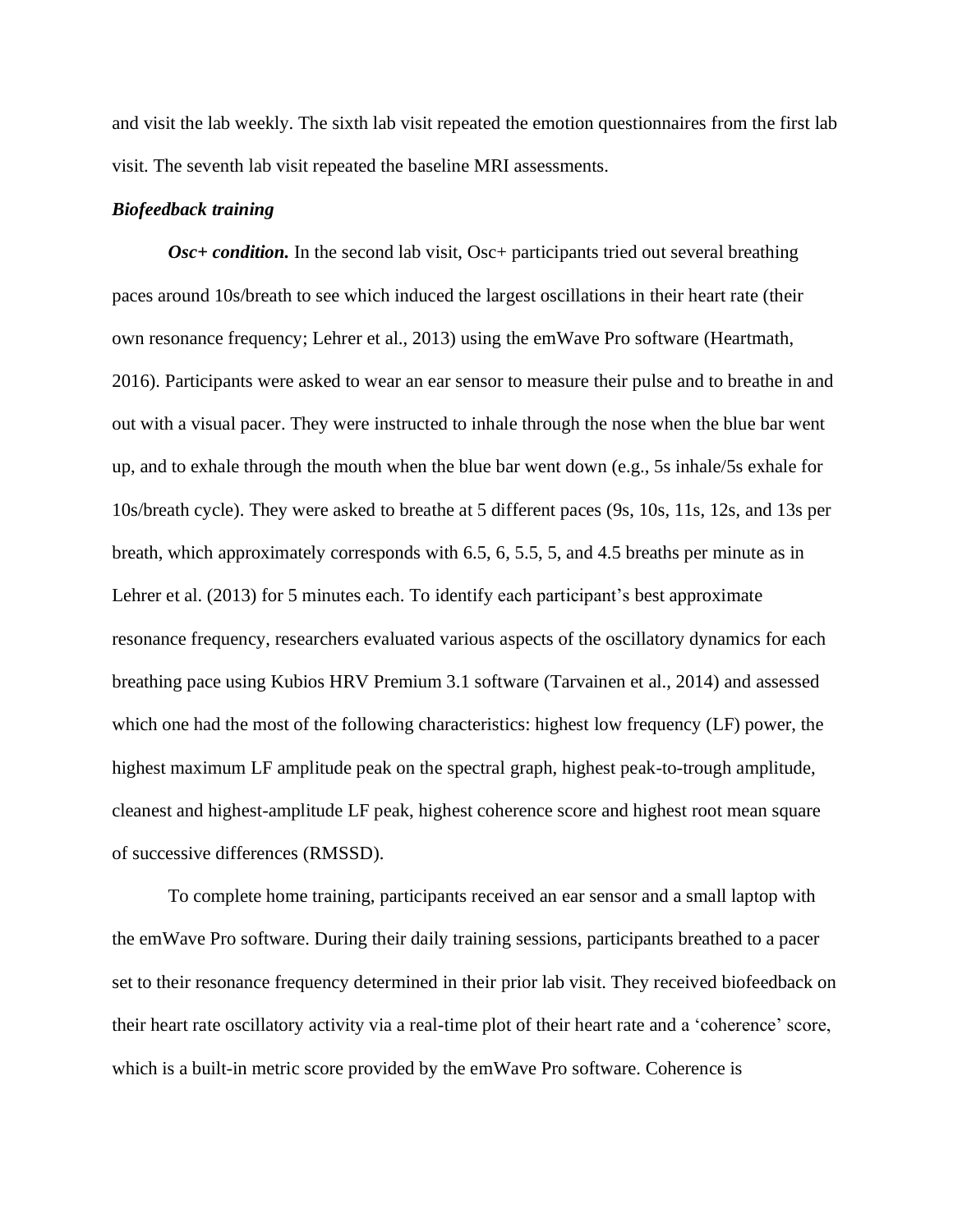characterized by a sine-wave-like pattern in the HRV waveform in the LF range (McCraty et al., 2009). Thus, a higher coherence score is reflected in the HRV power spectrum as a large increase in power in the LF band around 0.1 Hz. Participants were instructed to aim for a high coherence score. The coherence score was calculated as peak power/(total power – peak power). Peak power was identified by finding the highest peak within the range of  $0.04 - 0.26$  Hz and calculating the integral of the window 0.015 Hz above and below this highest peak. Total power was computed for the  $0.0033 - 0.4$  Hz range.

In the third week, participants returned to the lab to receive coaching from researchers who checked again which breathing frequency produced the strongest heart rate oscillations (i.e., resonance frequency). Participants were asked to breathe at 3 different paces for 5 minutes each: the best pace from the prior week's visit, a one second per breath shorter, and a one second per breath longer than their best pace (e.g., if their best pace in the prior week was 13s, they tried 12s, 13s and 14s per breath). As in the second week, researchers evaluated the same aforementioned characteristics of these 3 paces and assigned the participant the one that best approximated their resonance frequency for home training that week. In subsequent weekly visits, during 5-min training segments, participants were asked to try out abdominal breathing with pursed lips as well as other strategies of their choice to enhance coherence in a relaxed manner (Lehrer et al., 2013). Their assigned breathing paces ranged from 9-14s/breath. The mean was  $11.16s$  (SD = 1.49) and the median was 11s.

*Osc-* condition. An ideal comparison to this Osc+ condition would be another condition with similar biofeedback information, participant expectations and time spent training but no increases in heart rate oscillatory activity during the training sessions. Thus, we designed a decrease-oscillations comparison condition (Osc-) in which participants received heart rate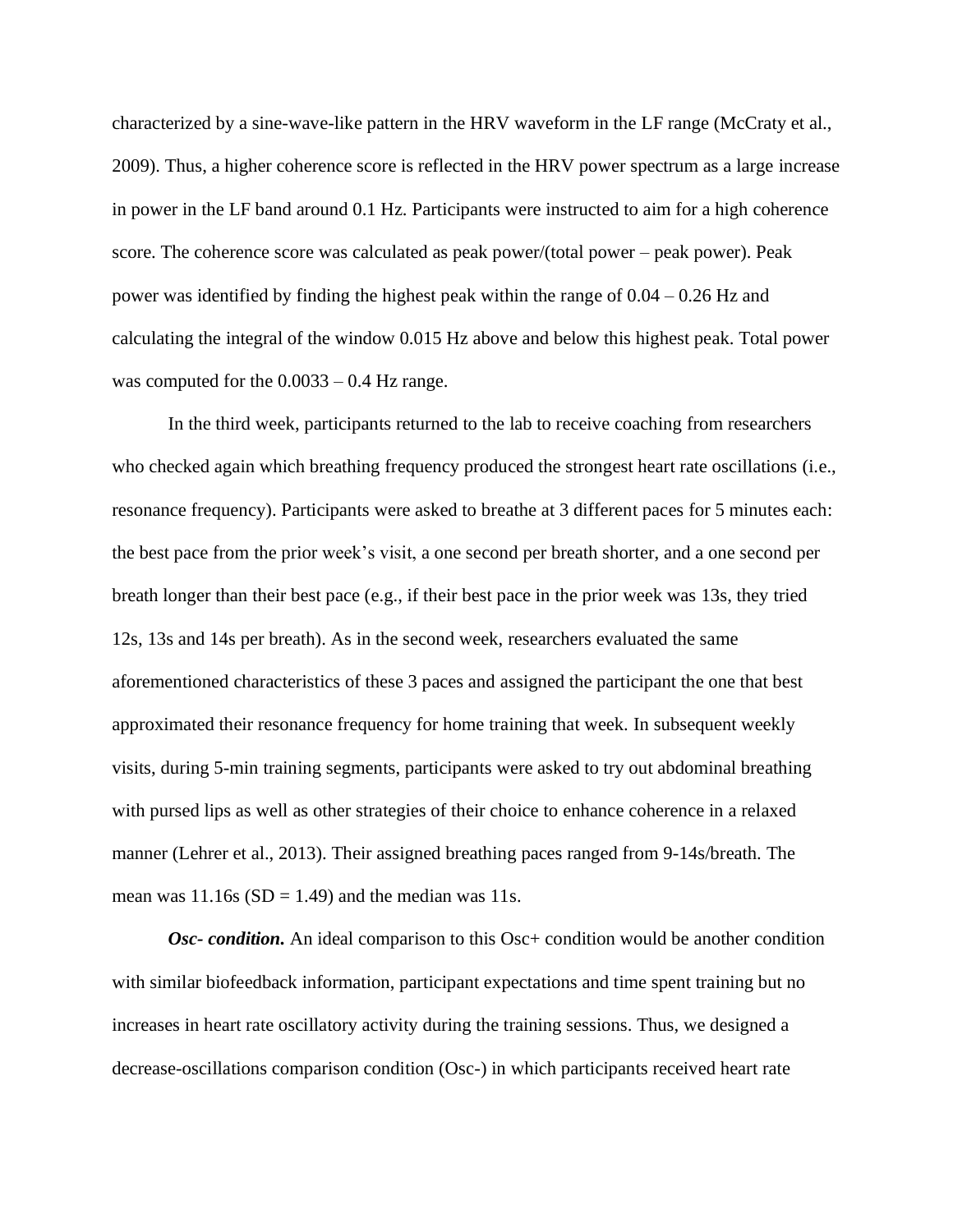biofeedback aimed at reducing their heart rate oscillations while breathing normally. In addition, to try to avoid having them discover that they could reduce HRV simply by increasing physical activity (Sarmiento et al., 2013), we instructed them to also try to decrease their heart rate during the training sessions.

In the second lab visit, participants were asked to come up with five strategies to lower heart rate and heart rate oscillations (e.g., imaging the ocean, listening to nature sounds, listening to instrumental music, thinking of their loved ones, occasionally closing eyes). Participants were asked to wear the same biofeedback ear sensor as Osc+ participants and view real-time heart rate biofeedback while they tried each strategy for 5 minutes. Researchers analyzed the data using Kubios HRV Premium 3.1 software and identified the best strategy as the one that exhibited the opposite characteristics from the Osc+ condition: lowest LF power, the minimum LF amplitude peak on the spectral graph, lowest peak-to- trough amplitude, multiple and lowest-amplitude LF peak, highest calmness score (see below for more details) and lowest RMSSD.

To complete home training, participants received an ear sensor and a small laptop with a custom software. During their daily training sessions, participants aimed at reducing heart rate and heart rate oscillations using the best strategy determined in their prior lab visit. In contrast with the Osc+ group, the custom-developed software provided a 'calmness' score, which was calculated by multiplying the coherence score that would have been displayed in the Osc+ condition by -1 and adding 10 (i.e., an 'anti-coherence' score). The net result was that participants got more positive feedback and higher calmness scores when their heart rate oscillatory activity in the  $0.04 - 0.26$  Hz range was low (see 'Osc- condition' in Supplementary Materials for more details).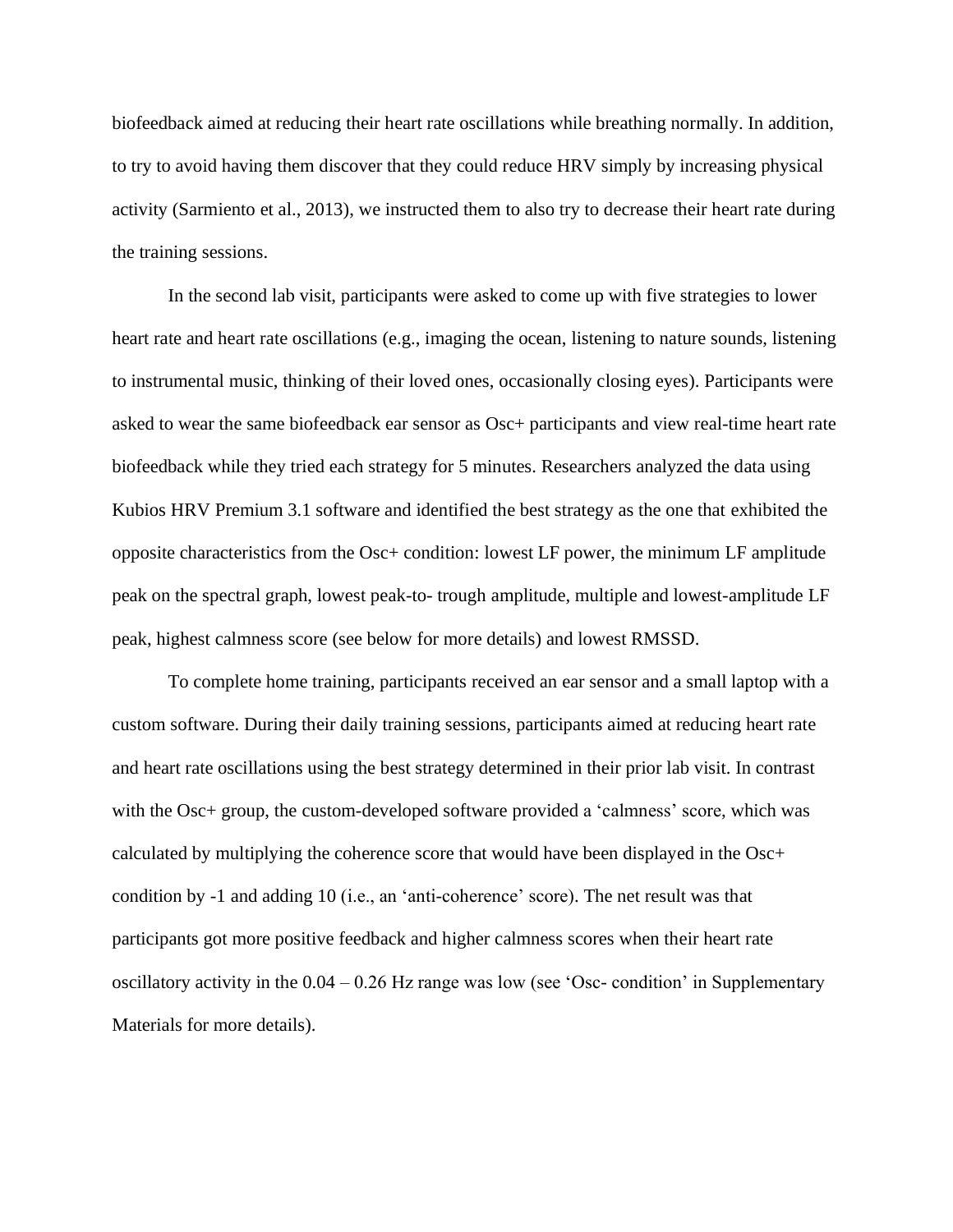In the third lab visit, participants were asked to select three strategies and try them out for 5 minutes each. The strategy identified as best (based on the aforementioned characteristics) was selected as the one to focus on during home training sessions the following week. In subsequent weekly visits, during 5-min training segments, participants were again asked to try out strategies of their choice.

### *Brain imaging data acquisition and preprocessing*

We employed a 3T Siemens MAGNETOM Trio scanner with a 32-channel head array coil at the USC Dana and David Dornsife Neuroimaging Center. T1-weighted 3D structural MRI brain scans were acquired pre and post intervention using a magnetization prepared rapid acquisition gradient echo (MPRAGE) sequence with  $TR = 2300$  ms,  $TE = 2.26$  ms, slice thickness = 1.0 mm, flip angle =  $9^{\circ}$ , field of view = 256 mm, and voxel size = 1.0 x 1.0 x 1.0 mm, with 175 volumes collected (4:44 min). Resting state functional MRI was acquired using multi-echo-planar imaging sequence with  $TR = 2400$  mm, TE 18/35/53 ms, slice thickness = 3.0 mm, flip angle  $= 75^{\circ}$ , field of view  $= 240$  mm, voxel size  $= 3.0 \times 3.0 \times 3.0$  mm, 175 volumes and acquisition time  $= 7$  min. During the resting state scan, participants were instructed to rest, breathe normally and look at the central white cross on the black screen.

To minimize the effects of motion and physiological effects, we used multi-echo sequences during our fMRI scans. Previous research suggests that Blood Oxygen Level Dependent (BOLD) T2\* signal is linearly dependent on echo time, whereas non-BOLD signal is not echo-time dependent (Kundu et al., 2012). Multi-echo acquisitions allow uncoupling of BOLD signal from movement artifact and significantly improve accuracy of functional connectivity analyses (Dipasquale et al., 2017). Thus, we implemented a denoising pipeline using independent components analysis (ICA) and echo-time dependence to distinguish BOLD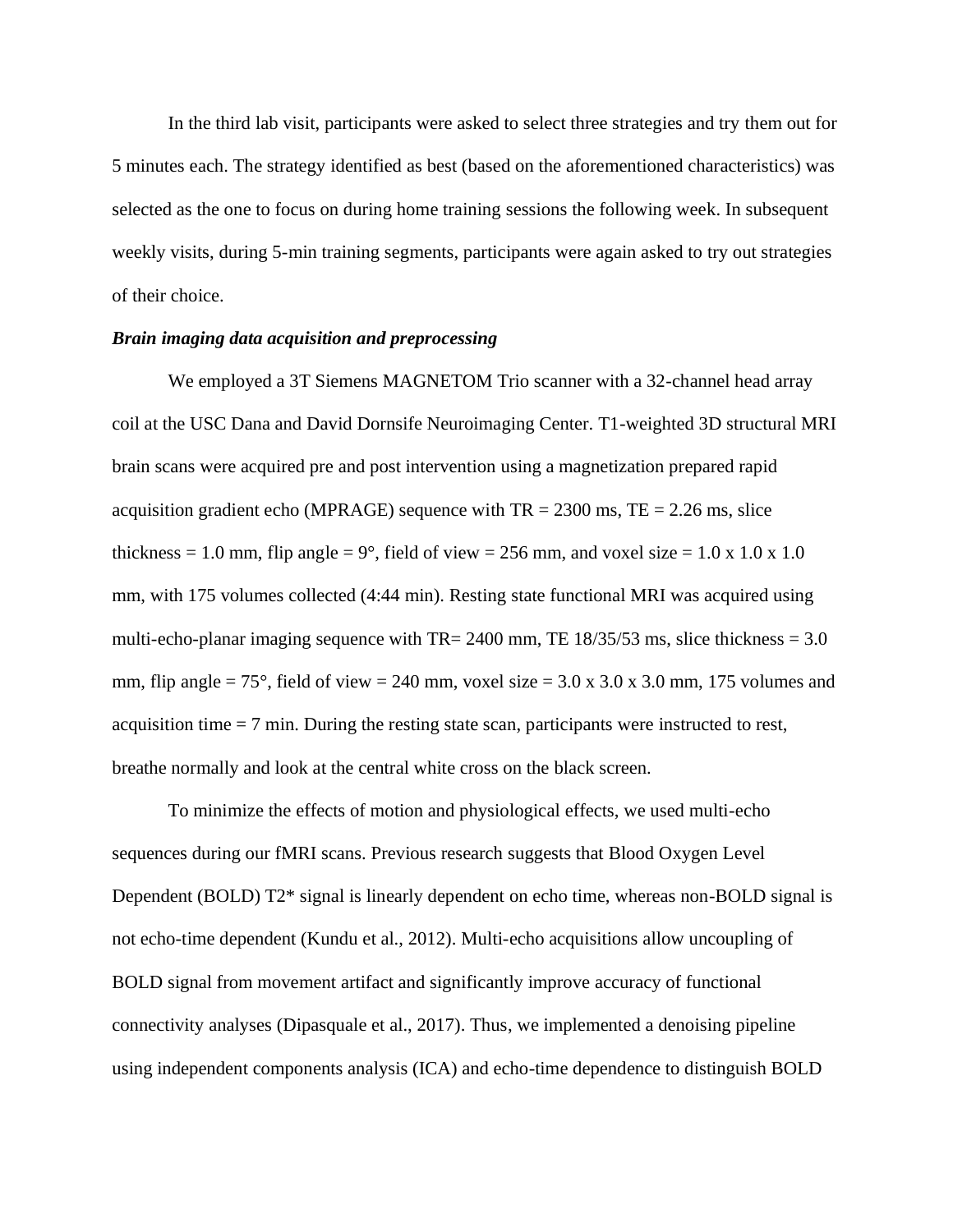fluctuations from non-BOLD artifacts including motion and physiology (Kundu et al., 2013). In addition, the six motion parameters and signal from white matter and cerebrospinal fluid were removed from each participant's preprocessed data. We applied a band-pass filter of 0.01-0.1Hz and used FSL FLIRT to linearly align the denoised data to each participant's brain-extracted structural image and the standard MNI 2-mm brain.

### *Heart rate data acquisition and preprocessing*

Kubios HRV Premium 3.1 was used to compute autoregressive spectral power for each training session over the course of 5 weeks. We averaged the autoregressive total spectral power from all training sessions for each participant. We extracted the summed power within the 0.063~0.125 Hz range for each participant (corresponding with 8-16s, a range encompassing breathing paces used by Osc+ participants) to obtain a measure of resonance frequency oscillatory activity during biofeedback. Before conducting statistical analyses, we log transformed the power values.

#### *Behavioral assessments*

At pre- and post-intervention lab visits (the first and sixth visits), a subset of 55 participants completed the 20-item version of the Five Facet Mindfulness Questionnaire (FFMQ). The FFMQ consisted of five subscales: acting with awareness, observing, describing, nonjudging of inner experience and nonreacting of inner experience. In this study, we were particularly interested in the acting with awareness subscale, which measures the tendency to get distracted from the present-moment experience by mind wandering. Items for this subscale include, "when I do things, my mind wanders off and I'm easily distracted," "I don't pay attention to what I'm doing because I'm daydreaming, worrying, or otherwise distracted," "I'm easily distracted," and "I find it difficult to stay focused on what's happening in the present."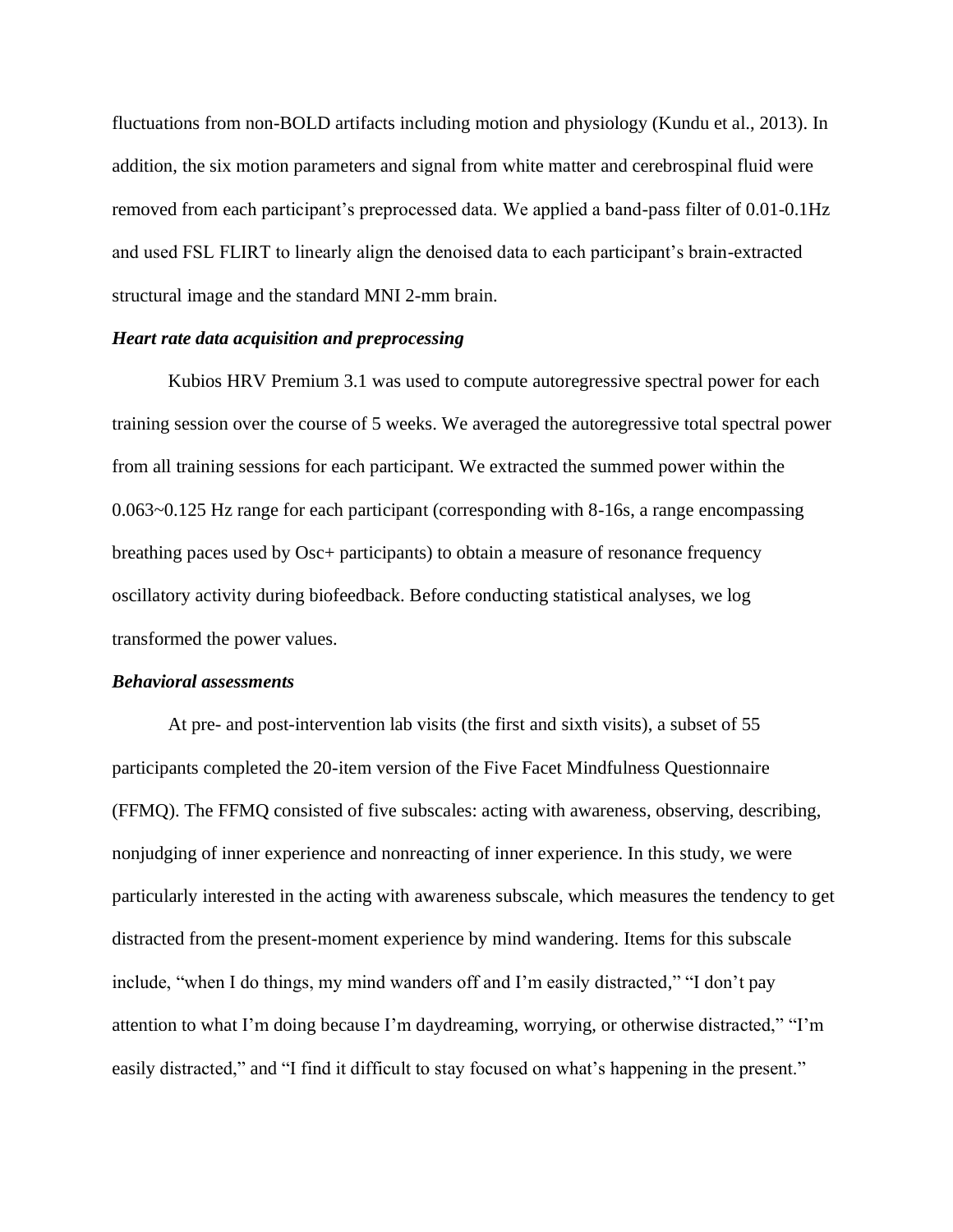Participants responded to each item using a 5-point scale  $(1=Never/ rarely true and 5 = Very)$ often/always true). Previous research found that the acting with awareness subscale is associated with spontaneous mind wandering (Seli et al., 2015) and the frequency of mind wandering episodes in daily life (Ottaviani & Couyoumdjian, 2013). The items in the acting with awareness subscale is usually reverse scored; however, for the ease of the readers, we used the non-reversed scores with higher scores indicating greater tendency for mind wandering (hereinafter called 'the mind wandering score').

### *Analyses*

*Brain data analysis.* We used the DMN core subsystem and OFC masks defined in a prior study (Thomas Yeo et al., 2011). We performed a FSL dual-regression analysis using the DMN core mask as the ROI, which created subject-specific time series for the DMN core regions. The resulting individual time series were used to create subject-specific spatial maps of the DMN core ROI. From the subject-specific z-transformed maps, we extracted mean functional connectivity values from the OFC, which represent functional connectivity strengths between the DMN core regions and OFC. We calculated the difference between pre and post functional connectivity values by subtracting pre values from post values. We conducted independent t-tests to examine whether the Osc+ and Osc- conditions differ in pre-post changes in functional connectivity. The difference score was also used in correlation analyses.

*HRV data analysis.* For each participant, we calculated the average heart rate oscillation power within the resonance frequency range of 0.063~0.125 Hz during home training across the 5-week training period (hereinafter called 'training oscillation power'), which was used as the training performance index in the analyses. We performed an independent t-test to examine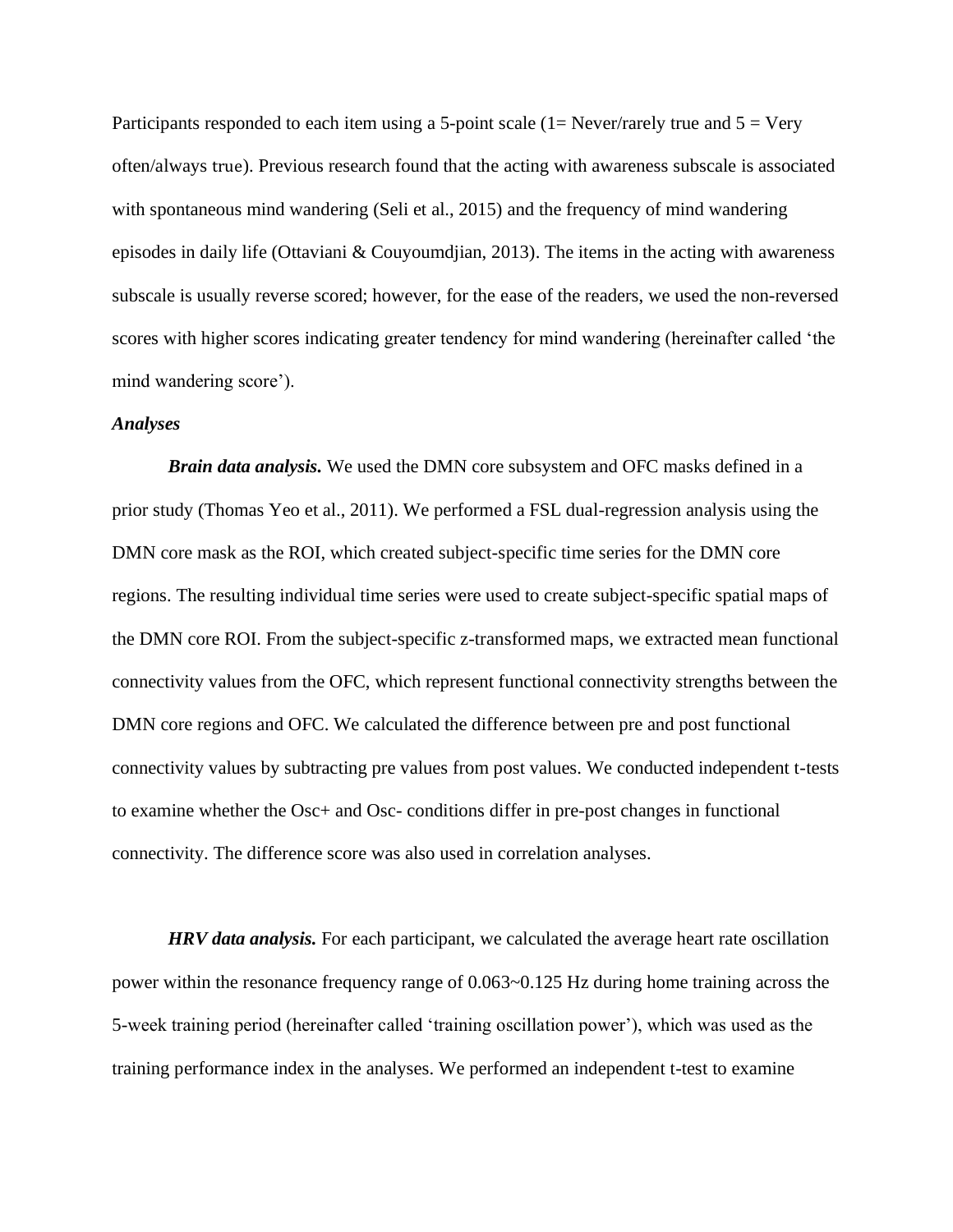whether the two conditions differ in training oscillation power. The training oscillation power was also used in correlation analyses.

*Behavioral data analysis.* We summed the four items in the acting with awareness subscale (i.e., the mind wandering score). Higher scores indicate greater tendency for mind wandering. We then computed the difference between pre and post mind wandering scores by subtracting pre values from post values. We performed an independent t-test to examine whether the two conditions differ in pre-post changes in the mind wandering score. The difference score was also used in correlation analyses.

### **Results**

As a manipulation check, we examined whether the participants in the two conditions differed in training oscillation power. Consistent with our prior report with a larger sample size (for preprint see; (Nashiro et al., 2021), there was a significant condition difference in training oscillation power (see Supplemental Table 2 for the values). We also report condition differences in other HRV indices during training and baseline in Supplemental Table 2.

We examined whether the two conditions differ in pre-to-post changes in functional connectivity between the DMN core subsystem and the OFC (Core-OFC). There was no significant condition difference,  $t(94) = -1.12$ ,  $p = .264$ ,  $r = .114$  (Supplementary Fig. 2). We also examined whether the two conditions differ in pre-to-post changes in mind wandering, but no significant difference was found,  $t(53) = -0.45$ ,  $p = .654$ ,  $r = .061$  (Supplementary Fig. 3). Additionally, we performed 2 (timepoint: pre vs. post) x 2 (condition: Osc+ vs. Osc-) ANOVAs for Core-OFC functional connectivity and mind wandering; however, no significant results were found (Supplementary Fig. 4).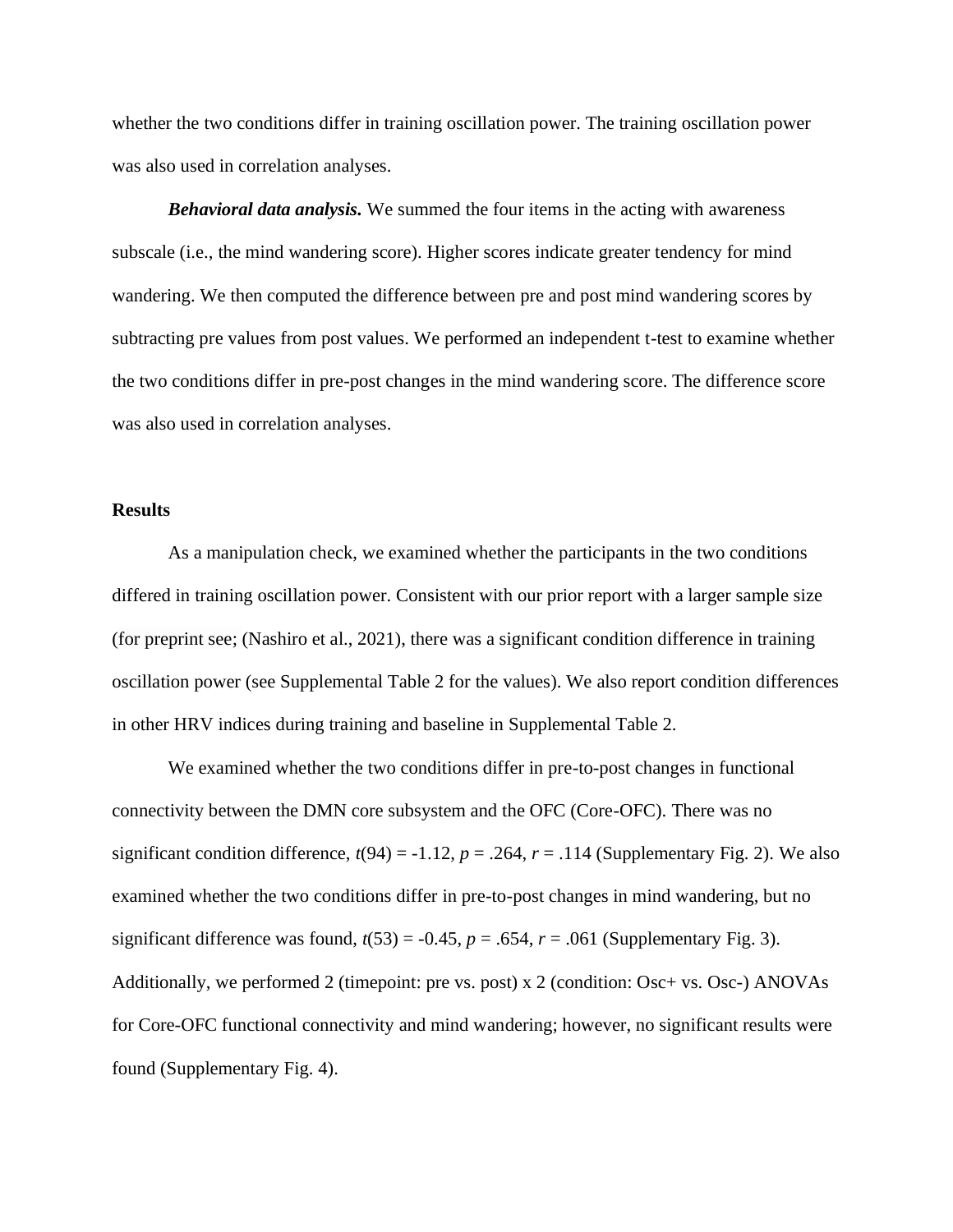Next, we examined whether training oscillation power (i.e., training performance index) was associated with pre-to-post changes in functional connectivity across all participants in both conditions. There was a significant negative correlation between training oscillation power and pre-post change in Core-OFC connectivity, *r*(91) = -.299, *p* = .004, CI[-.474, -.102] (Figure 1), such that higher training oscillation power was associated with a greater reduction in Core-OFC functional connectivity. Separate analyses for each condition also showed a significant negative correlation between training oscillation power and pre-post change in Core-OFC connectivity for the Osc+ condition,  $r(47) = -.343$ ,  $p = .016$ , CI[-.570, -.069], and for the Osc- condition,  $r(42) = -$ .330, *p* = .029, CI[-.571, -.037].

#### **Figure 1**

*Correlation between training oscillation power and pre-post change in DMN Core-OFC functional connectivity*

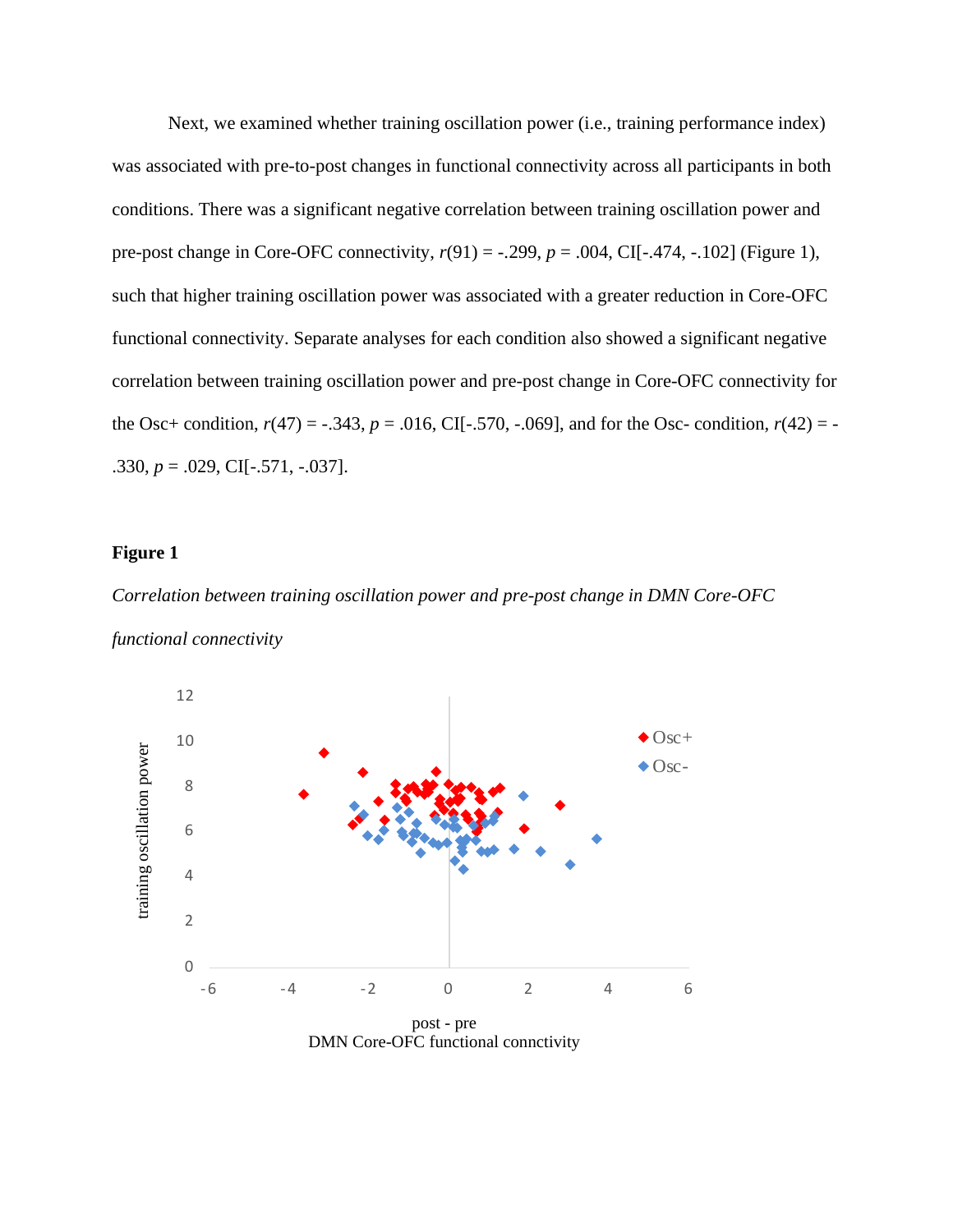*Note.* Greater training oscillation power was associated with a greater reduction in DMN Core-OFC functional connectivity across both conditions. When we removed two people whose standard deviation was greater than 2.5 for post-pre Core-OFC connectivity, the correlation remained significant, *r*(89) = -.269, *p* = .010, CI[-.450, -.066].

There was a negative correlation between training oscillation power and pre-post change in mind wandering scores,  $r(51) = -.322$ ,  $p = .019$ , CI[-.545, -.056] (Figure 2), suggesting that higher training oscillation power was associated with a greater reduction in mind wandering. The confidence interval (CI) indicates that the correlation could be as small as -.056 which would not be very meaningful to as high as -.545 which would be quite meaningful. Our data are consistent with either of these interpretations and a larger sample size would increase the precision (decrease the CI). In addition, a greater reduction in mind wandering was associated with a greater decrease in Core-OFC connectivity, *r*(51) = .304, *p* = .027, CI[.037, .531] (Figure 3). The CI indicates that the correlation could be as small as .037 which would not be very meaningful to as high as .531 which would be quite meaningful.

### **Figure 2**

*Correlation between training oscillation power and pre-post change in mind wandering*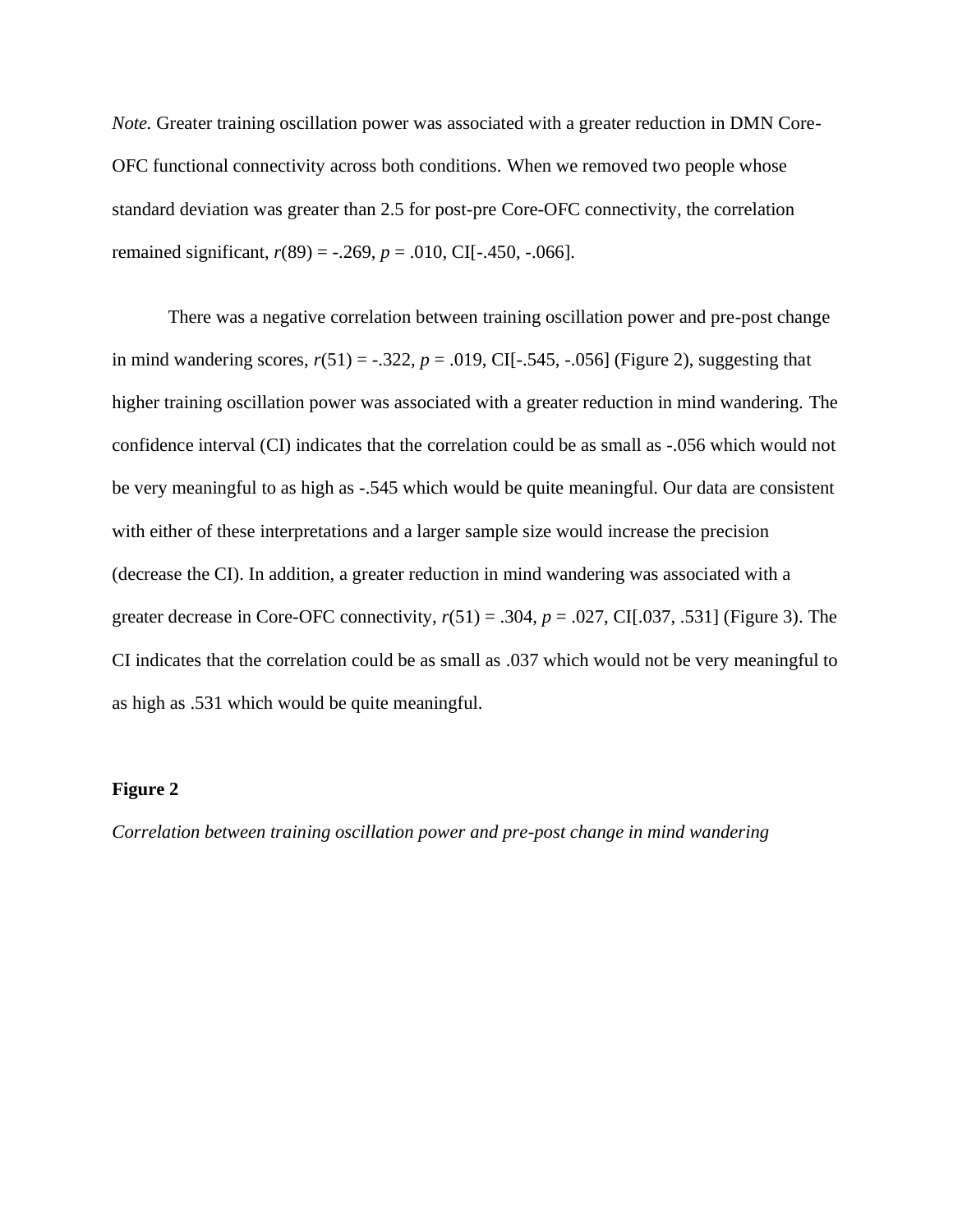

*Note.* Greater training oscillation power was associated with a greater reduction in mind wandering across both conditions. When we removed one person whose standard deviation was greater than 2.5 for post-pre mind wandering score, the correlation remained significant,  $r(50) =$  $-0.331, p = 0.016, \text{CI}[-0.554, -0.064].$ 

### **Figure 3**

*Correlation between pre-post change in mind wandering and that in DMN Core-OFC functional connectivity*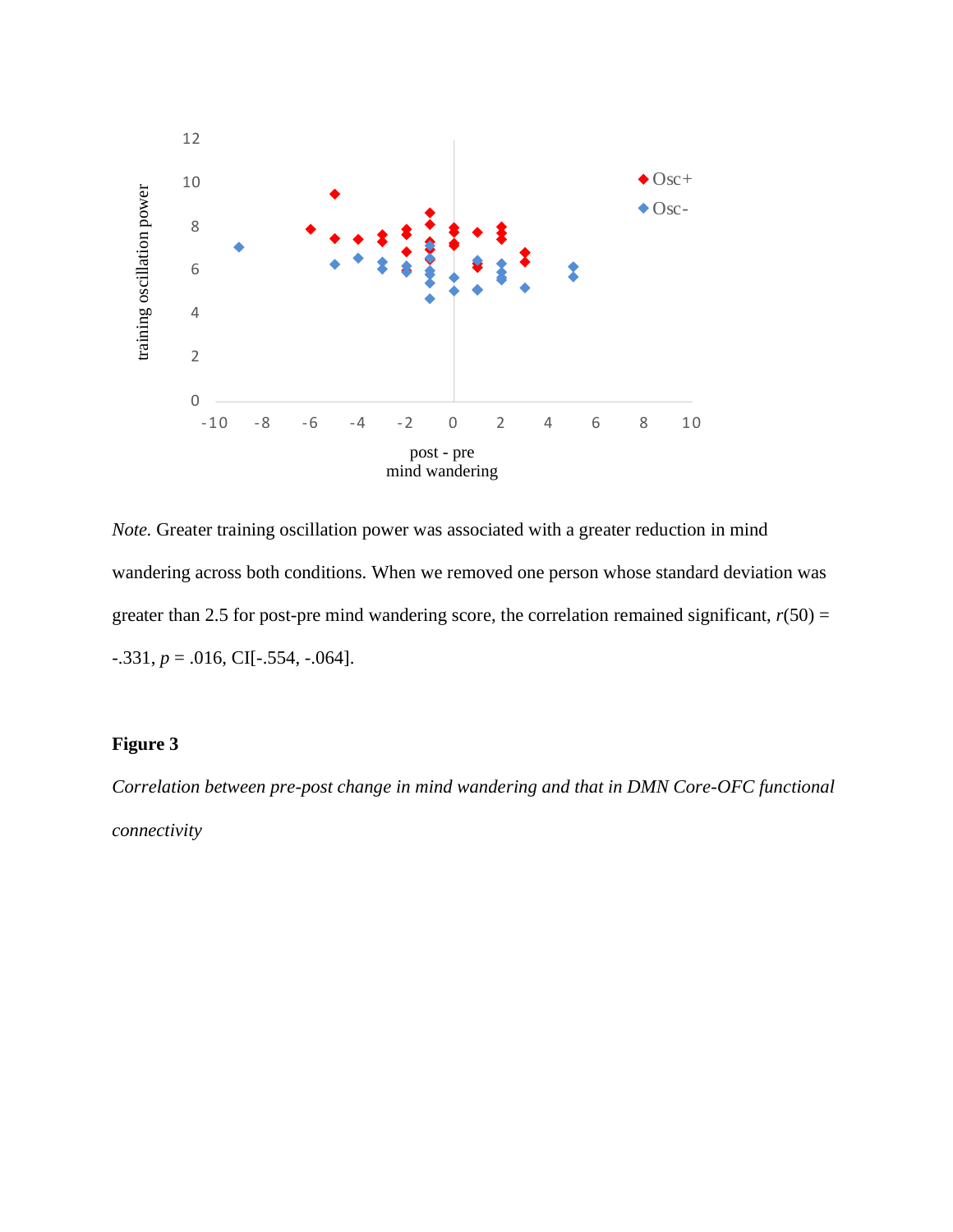

*Note.* A greater reduction in mind wandering was associated with a greater decrease in DMN Core-OFC functional connectivity across both conditions.

### **Discussion**

The two interventions did not significantly differ in pre-post changes in Core–OFC functional connectivity and mind wandering. However, higher training oscillation power (i.e., how large participants' heart rate oscillations were during daily training) was associated with decreases in Core–OFC functional connectivity and mind wandering. Furthermore, reduced Core–OFC connectivity was associated with a decrease in mind wandering.

Previous research suggests that greater Core-OFC functional connectivity is associated with excessive negative self-related thought during mind wandering. Our results suggested that daily sessions involving high amplitude heart rate oscillations may help reduce both Core-OFC functional connectivity and mind wandering beyond the session time itself. The current findings also provide some insights into a possible link between HRV, DMN and mind wandering. In the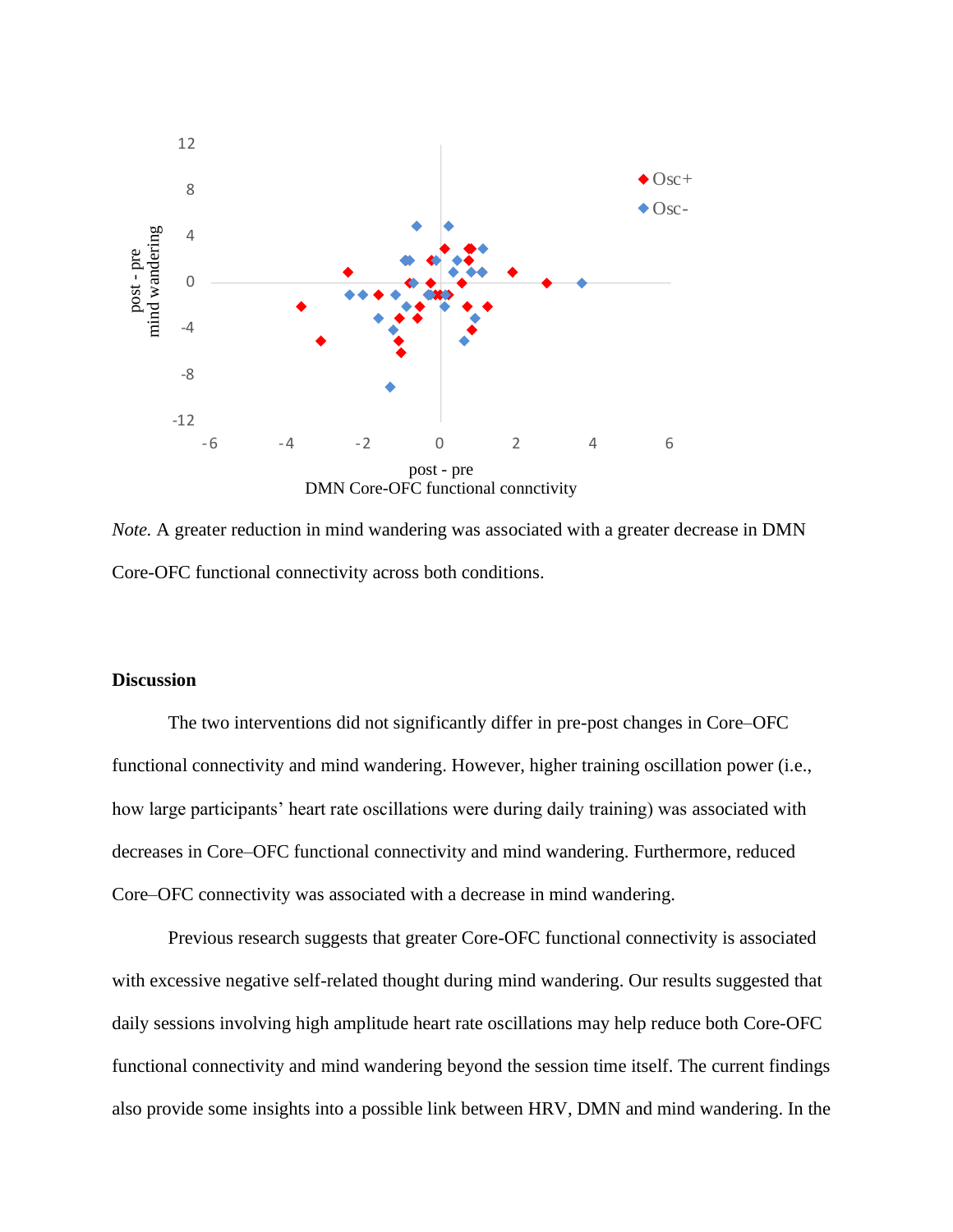neurovisceral integration model (Thayer & Lane, 2000, 2009), it was proposed that HRV reflects the activity of an integrative neural network regulating physiological, emotional and cognitive responses. In this model, the prefrontal cortex (including the mPFC that is part of the DMN core subsystem) exerts inhibitory control over subcortical regions. Higher resting HRV reflects more effective prefrontal cortex ability to inhibit subcortical circuits (Thayer & Lane, 2000, 2009) and thus, is associated with better emotion regulation (Williams et al., 2015). However, HRV may go beyond signaling the functioning of regulatory brain regions - that is, inducing high HRV may improve the brain's capacity to regulate emotion (Mather & Thayer, 2018). In fact, our recent randomized clinical trial (for preprint see Nashiro et al., 2021) including the participants in the present study demonstrated that daily sessions inducing high heart rate oscillations significantly increased resting-state functional connectivity within emotion-related networks involving a wide range of emotional and autonomic processes. Together with our current findings, it seems plausible that inducing large heart rate oscillations increases brain's regulatory activity while decreasing brain's maladaptive activity (e.g., DMN Core-OFC hyperconnectivity). Such alterations of emotion-related brain networks may contribute to improving emotional well-being by diminishing negative mind wandering.

As discussed earlier, meditation also helps reduce mind wandering (Brandmeyer & Delorme, 2018; Mrazek et al., 2013; Rodriguez-Larios et al., 2021) and DMN activation (Brewer et al., 2011; Farb et al., 2007; Garrison et al., 2015). Some meditative practices also slow down breathing and increase heart rate variability (Bernardi et al., 2001; Lehrer et al., 1999; Peng et al., 1999; Phongsuphap et al., 2008). Thus, these physiological changes (i.e., slow breathing and large heart rate oscillations) are commonly seen during some meditative practices and HRV biofeedback training, both of which are known to improve emotional well-being (Goyal et al.,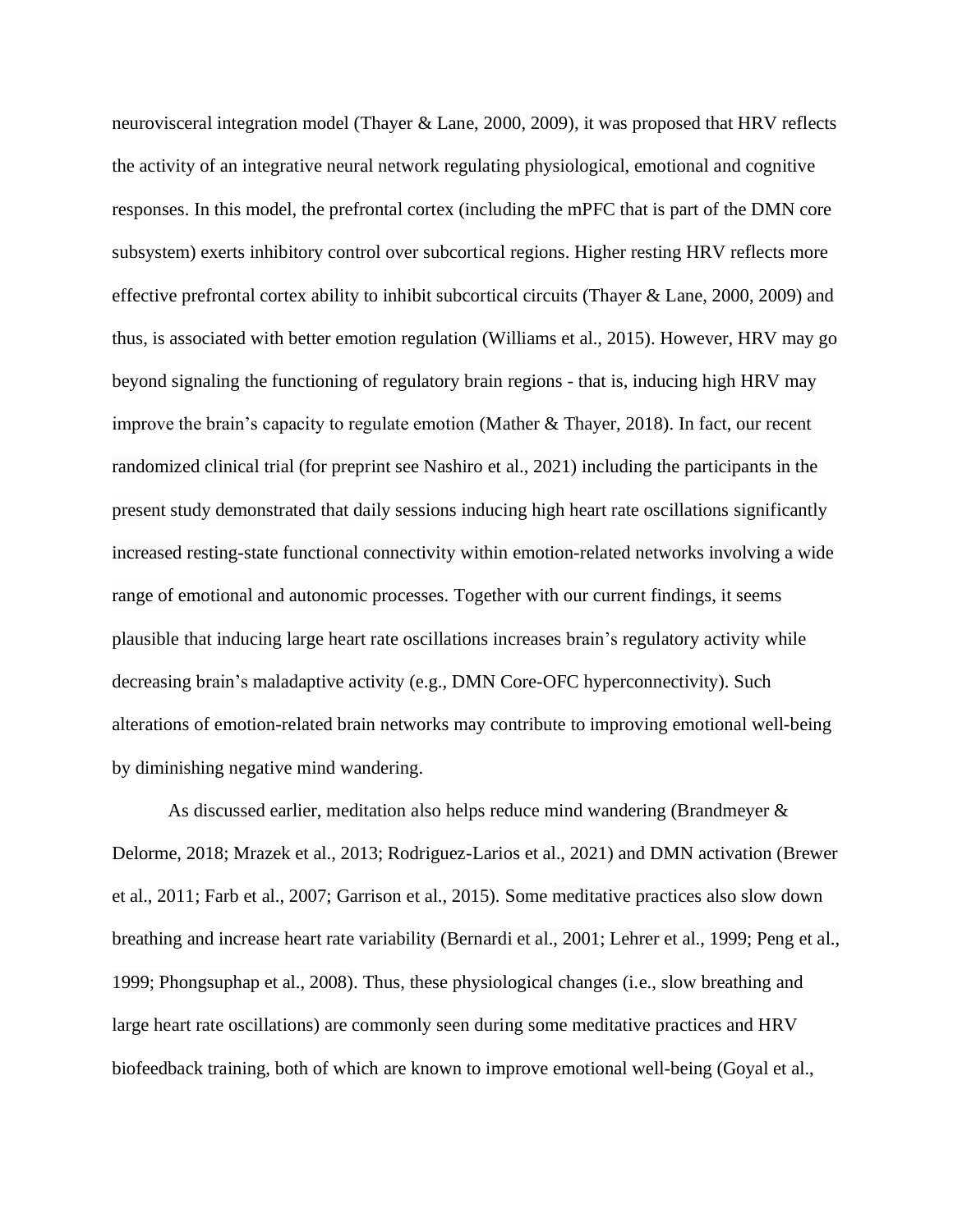2014; Khoury et al., 2017; Lehrer et al., 2020; Pizzoli et al., 2021). Although the underlying mechanism is still unclear, physiological changes during meditation may contribute to emotional well-being. It is possible that meditative practices that incorporate high amplitude heart rate oscillations may be more effective in reducing mind wandering and associated brain function than meditations that do not integrate such physiological changes.

Some limitations should be noted. There is some debate in the literature about how to conceptualize mind wandering. There are several definitions of mind wandering, such as taskunrelated thought, stimulus-independent thought, and spontaneous vs. deliberate thought (Christoff et al., 2016; Seli et al., 2018; Smallwood & Schooler, 2015). Some researchers argue that mind wandering is a heterogeneous construct with multiple facets instead of a unitary construct (Seli et al., 2018). In this study, we used the acting of awareness subscale as a measure of mind wandering in everyday life. Thus, it is possible that we failed to capture specific aspects of mind wandering, such as task-related vs. task-unrelated thought (Smallwood & Schooler, 2015) and spontaneous vs. deliberate mind wandering (Seli et al., 2015). An important area of future research is to investigate how different domains of mind wandering may be influenced by high amplitude of heart rate oscillations. Another limitation of this study is that only a subset of participants completed the mind wandering questionnaire since it was added after initiation of the study protocol. Future studies should replicate the current findings with a larger sample size in order to increase the precision of a confidence interval (Amrhein et al., 2019) although it is also important to note that a low sample size in the current study cannot lead to a spurious significant effect (Zuckerman et al., 1993). It would also be worthwhile for future research to further investigate neutral mechanisms linking HRV and mind wandering. In addition, future studies should investigate common and separate neural mechanisms underlying heart rate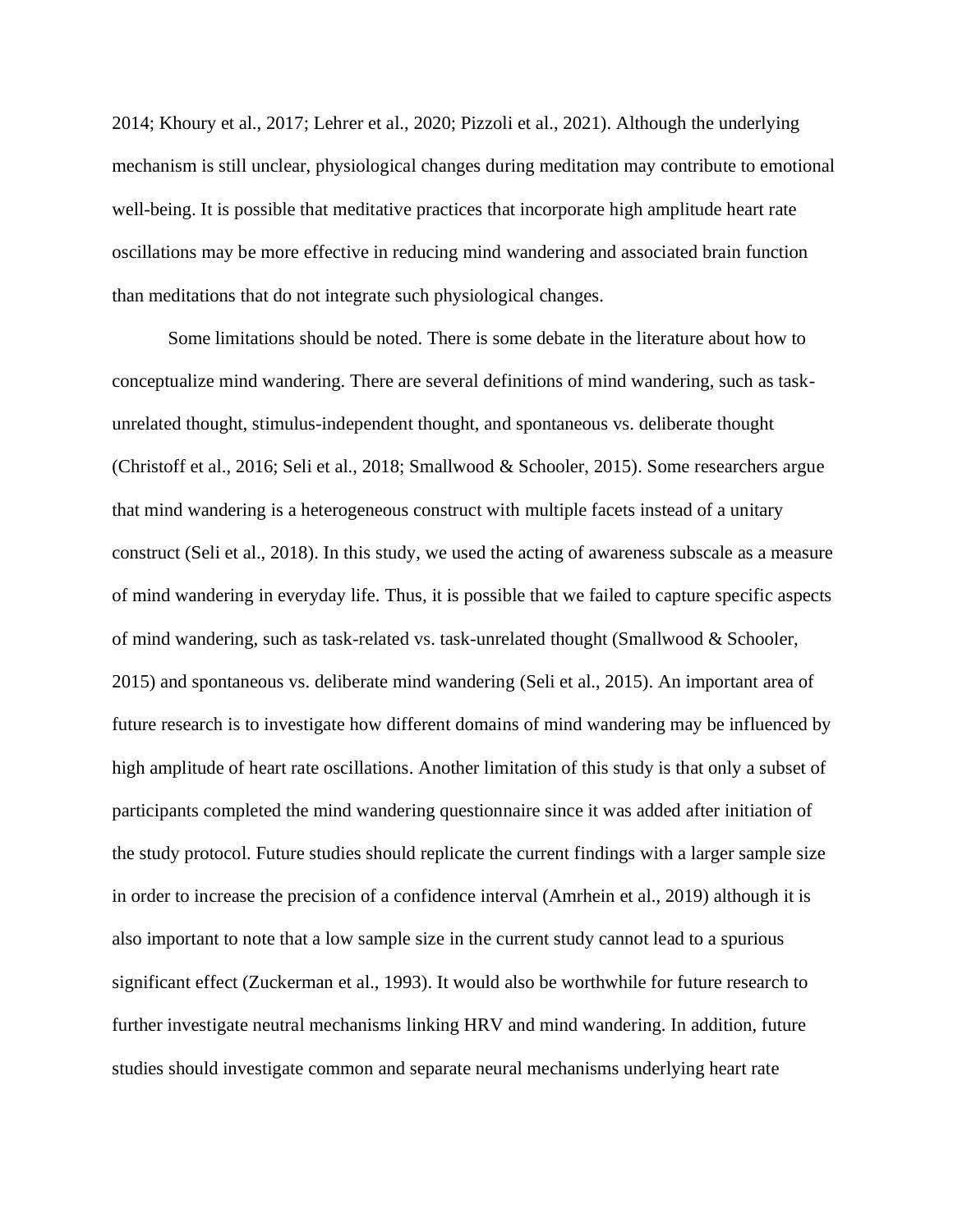oscillation intervention and meditation practices and how they jointly or separately promote emotional well-being (e.g., testing whether attention to the breath during meditation practices vs. Osc+ training leads to similar or different neural patterns and behavioral outcomes; Weng et al., 2020). It is also important to replicate the current findings in clinical populations including individuals with depression and anxiety disorders.

### **Open Practices Statement**

Data supporting the findings of this study will be made publicly available at OpenNeuro. None of the present analyses were preregistered; however, the original study was preregistered (ClinicalTrials.gov NCT03458910; Heart Rate Variability and Emotion Regulation or "HRV- $ER$ ").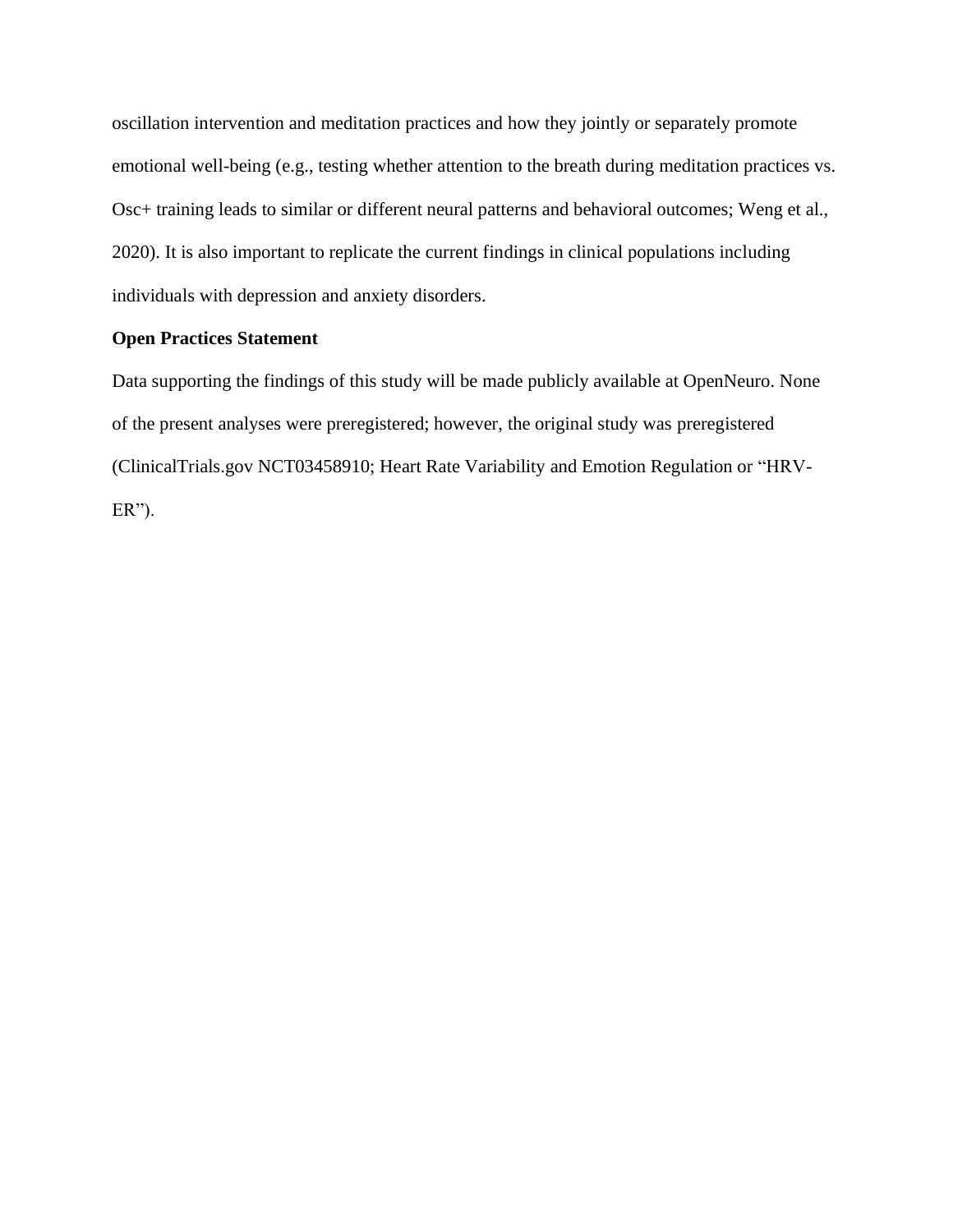### References

- Amrhein, V., Greenland, S., & McShane, B. (2019). Comment: Retire statistical significance. *Nature*, *567*, 305-307.
- Andrews-Hanna, J. R. (2012). The brain's default network and its adaptive role in internal mentation. *The Neuroscientist*, *18*(3), 251-270.
- Andrews-Hanna, J. R., Reidler, J. S., Sepulcre, J., Poulin, R., & Buckner, R. L. (2010). Functional-anatomic fractionation of the brain's default network. *Neuron*, *65*(4), 550-562.
- Andrews-Hanna, J. R., Saxe, R., & Yarkoni, T. (2014). Contributions of episodic retrieval and mentalizing to autobiographical thought: evidence from functional neuroimaging, restingstate connectivity, and fMRI meta-analyses. *Neuroimage*, *91*, 324-335.
- Baird, B., Smallwood, J., Mrazek, M. D., Kam, J. W., Franklin, M. S., & Schooler, J. W. (2012). Inspired by distraction: Mind wandering facilitates creative incubation. *Psychological Science*, *23*(10), 1117-1122.
- Bernardi, L., Sleight, P., Bandinelli, G., Cencetti, S., Fattorini, L., Wdowczyc-Szulc, J., & Lagi, A. (2001). Effect of rosary prayer and yoga mantras on autonomic cardiovascular rhythms: comparative study. *BMJ*, *323*(7327), 1446-1449.
- Brandmeyer, T., & Delorme, A. (2018). Reduced mind wandering in experienced meditators and associated EEG correlates. *Experimental Brain Research*, *236*(9), 2519-2528.
- Brewer, J. A., Worhunsky, P. D., Gray, J. R., Tang, Y.-Y., Weber, J., & Kober, H. (2011). Meditation experience is associated with differences in default mode network activity and connectivity. *Proceedings of the National Academy of Sciences*, *108*(50), 20254-20259.
- Burkhouse, K. L., Jacobs, R. H., Peters, A. T., Ajilore, O., Watkins, E. R., & Langenecker, S. A. (2017). Neural correlates of rumination in adolescents with remitted major depressive disorder and healthy controls. *Cognitive, Affective, & Behavioral Neuroscience*, *17*(2), 394-405.
- Cheng, W., Rolls, E. T., Qiu, J., Xie, X., Wei, D., Huang, C.-C., Yang, A. C., Tsai, S.-J., Li, Q., & Meng, J. (2018). Increased functional connectivity of the posterior cingulate cortex with the lateral orbitofrontal cortex in depression. *Translational psychiatry*, *8*(1), 1-10.
- Christoff, K., Gordon, A. M., Smallwood, J., Smith, R., & Schooler, J. W. (2009). Experience sampling during fMRI reveals default network and executive system contributions to mind wandering. *Proceedings of the National Academy of Sciences*, *106*(21), 8719-8724.
- Christoff, K., Irving, Z. C., Fox, K. C., Spreng, R. N., & Andrews-Hanna, J. R. (2016). Mindwandering as spontaneous thought: a dynamic framework. *Nature Reviews Neuroscience*, *17*(11), 718-731.
- Cooney, R. E., Joormann, J., Eugène, F., Dennis, E. L., & Gotlib, I. H. (2010). Neural correlates of rumination in depression. *Cognitive, Affective, & Behavioral Neuroscience*, *10*(4), 470-478.
- D'Argembeau, A. (2018). Mind-wandering and self-referential thought. *The Oxford handbook of spontaneous thought: Mind-wandering, creativity, and dreaming*, 181-191.
- Dipasquale, O., Sethi, A., Laganà, M. M., Baglio, F., Baselli, G., Kundu, P., Harrison, N. A., & Cercignani, M. (2017). Comparing resting state fMRI de-noising approaches using multiand single-echo acquisitions. *PloS One*, *12*(3).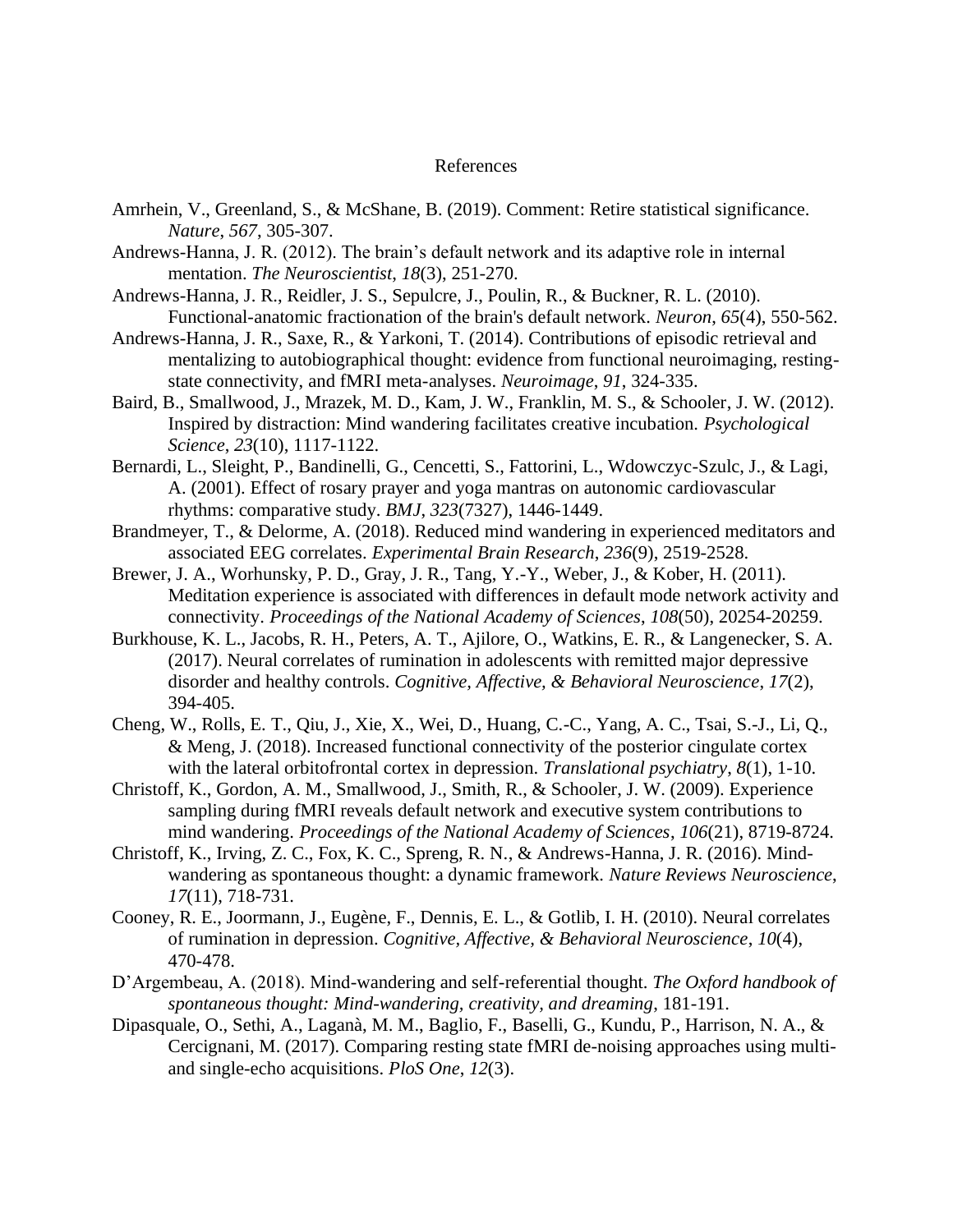- Drevets, W. C. (2007). Orbitofrontal cortex function and structure in depression. *Annals of the New York Academy of Sciences*, *1121*(1), 499-527.
- Farb, N. A., Segal, Z. V., Mayberg, H., Bean, J., McKeon, D., Fatima, Z., & Anderson, A. K. (2007). Attending to the present: mindfulness meditation reveals distinct neural modes of self-reference. *Social Cognitive and Affective Neuroscience*, *2*(4), 313-322.
- Gable, S. L., Hopper, E. A., & Schooler, J. W. (2019). When the muses strike: Creative ideas of physicists and writers routinely occur during mind wandering. *Psychological Science*, *30*(3), 396-404.
- Garrison, K. A., Zeffiro, T. A., Scheinost, D., Constable, R. T., & Brewer, J. A. (2015). Meditation leads to reduced default mode network activity beyond an active task. *Cognitive, Affective, & Behavioral Neuroscience*, *15*(3), 712-720.
- Goyal, M., Singh, S., Sibinga, E. M., Gould, N. F., Rowland-Seymour, A., Sharma, R., Berger, Z., Sleicher, D., Maron, D. D., & Shihab, H. M. (2014). Meditation programs for psychological stress and well-being: a systematic review and meta-analysis. *JAMA internal medicine*, *174*(3), 357-368.

Heartmath. (2016). *EmWave Pro Plus*. In<https://store.heartmath.com/emwave-pro-plus/>

- Hoffmann, F., Banzhaf, C., Kanske, P., Bermpohl, F., & Singer, T. (2016). Where the depressed mind wanders: Self-generated thought patterns as assessed through experience sampling as a state marker of depression. *Journal of Affective Disorders*, *198*, 127-134.
- Jackowski, A. P., Almeida, A. G. d., Araújo, C. M. d., Reis, M., Nery, F., Batista, I. R., Silva, I., & Lacerda, A. L. (2012). The involvement of the orbitofrontal cortex in psychiatric disorders: an update of neuroimaging findings. *Brazilian Journal of Psychiatry*, *34*, 207- 212.
- Khoury, B., Knäuper, B., Schlosser, M., Carrière, K., & Chiesa, A. (2017). Effectiveness of traditional meditation retreats: A systematic review and meta-analysis. *Journal of Psychosomatic Research*, *92*, 16-25.
- Killingsworth, M. A., & Gilbert, D. T. (2010). A wandering mind is an unhappy mind. *Science*, *330*(6006), 932-932.
- Koelsch, S., Andrews‐Hanna, J. R., & Skouras, S. (2022). Tormenting thoughts: The posterior cingulate sulcus of the default mode network regulates valence of thoughts and activity in the brain's pain network during music listening. *Human Brain Mapping*, *43*(2), 773-786.
- Konjedi, S., & Maleeh, R. (2017). A closer look at the relationship between the default network, mind wandering, negative mood, and depression. *Cognitive, Affective, & Behavioral Neuroscience*, *17*(4), 697-711.
- Kundu, P., Brenowitz, N. D., Voon, V., Worbe, Y., Vértes, P. E., Inati, S. J., Saad, Z. S., Bandettini, P. A., & Bullmore, E. T. (2013). Integrated strategy for improving functional connectivity mapping using multiecho fMRI. *Proceedings of the National Academy of Sciences*, *110*(40), 16187-16192.
- Kundu, P., Inati, S. J., Evans, J. W., Luh, W.-M., & Bandettini, P. A. (2012). Differentiating BOLD and non-BOLD signals in fMRI time series using multi-echo EPI. *Neuroimage*, *60*(3), 1759-1770.
- Lehrer, P., Kaur, K., Sharma, A., Shah, K., Huseby, R., Bhavsar, J., Sgobba, P., & Zhang, Y. (2020). Heart rate variability biofeedback improves emotional and physical health and performance: a systematic review and meta analysis. *Applied Psychophysiology and Biofeedback*, *45*(3), 109-129.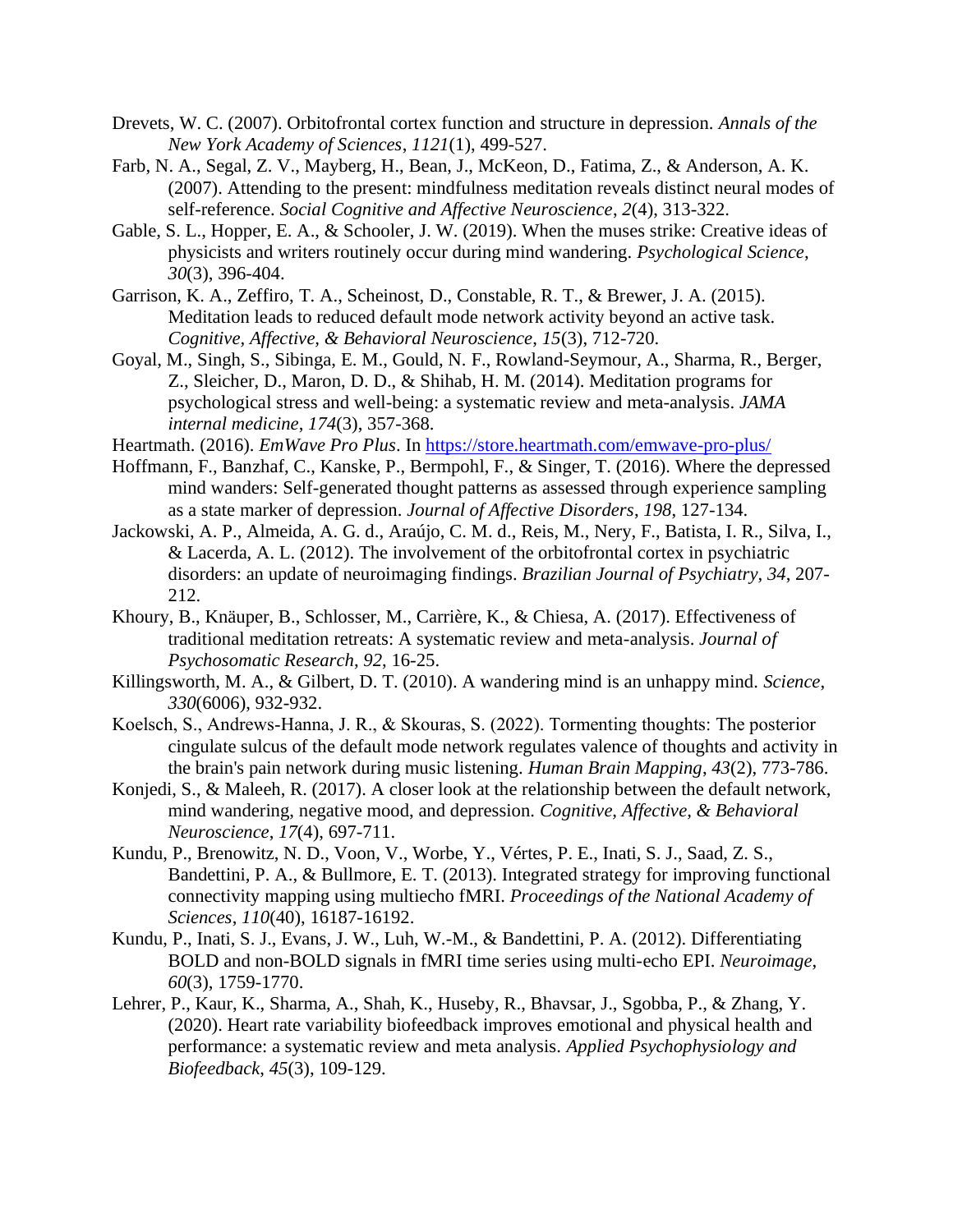- Lehrer, P., Sasaki, Y., & Saito, Y. (1999). Zazen and cardiac variability. *Psychosomatic Medicine*, *61*(6), 812-821.
- Lehrer, P., Vaschillo, B., Zucker, T., Graves, J., Katsamanis, M., Aviles, M., & Wamboldt, F. (2013). Protocol for heart rate variability biofeedback training. *Biofeedback (Online)*, *41*(3), 98.
- Lehrer, P. M., & Gevirtz, R. (2014). Heart rate variability biofeedback: how and why does it work? *Frontiers in Psychology*, *5*, 756.
- Mason, M. F., Norton, M. I., Van Horn, J. D., Wegner, D. M., Grafton, S. T., & Macrae, C. N. (2007). Wandering minds: the default network and stimulus-independent thought. *Science*, *315*(5810), 393-395.
- Mather, M., & Thayer, J. F. (2018). How heart rate variability affects emotion regulation brain networks. *Current opinion in behavioral sciences*, *19*, 98-104.
- McCraty, R., Atkinson, M., Tomasino, D., & Bradley, R. T. (2009). The coherent heart heartbrain interactions, psychophysiological coherence, and the emergence of system-wide order. *Integral Review: A Transdisciplinary & Transcultural Journal for New Thought, Research, & Praxis*, *5*(2).
- McMillan, R., Kaufman, S. B., & Singer, J. L. (2013). Ode to positive constructive daydreaming. *Frontiers in Psychology*, *4*, 626.
- Milad, M. R., & Rauch, S. L. (2007). The role of the orbitofrontal cortex in anxiety disorders. *Annals of the New York Academy of Sciences*, *1121*(1), 546-561.
- Mrazek, M. D., Franklin, M. S., Phillips, D. T., Baird, B., & Schooler, J. W. (2013). Mindfulness training improves working memory capacity and GRE performance while reducing mind wandering. *Psychological Science*, *24*(5), 776-781.
- Nashiro, K., Min, J., Yoo, H. J., Cho, C., Bachman, S. L., Dutt, S., Thayer, J. F., Lehrer, P., Feng, T., Mercer, N., Nasseri, P., Wang, D., Chang, C., Marmarelis, V. Z., Narayanan, S., Nation, D. A., & Mather, M. (2021). Increasing coordination and responsivity of emotion-related brain regions with a heart rate variability biofeedback randomized trial. *medRxiv*.
- O'Doherty, J., Kringelbach, M. L., Rolls, E. T., Hornak, J., & Andrews, C. (2001). Abstract reward and punishment representations in the human orbitofrontal cortex. *Nature Neuroscience*, *4*(1), 95-102.
- Ottaviani, C., & Couyoumdjian, A. (2013). Pros and cons of a wandering mind: a prospective study. *Frontiers in Psychology*, *4*, 524.
- Peng, C.-K., Henry, I. C., Mietus, J. E., Hausdorff, J. M., Khalsa, G., Benson, H., & Goldberger, A. L. (2004). Heart rate dynamics during three forms of meditation. *International Journal of Cardiology*, *95*(1), 19-27.
- Peng, C.-K., Mietus, J. E., Liu, Y., Khalsa, G., Douglas, P. S., Benson, H., & Goldberger, A. L. (1999). Exaggerated heart rate oscillations during two meditation techniques. *International Journal of Cardiology*, *70*(2), 101-107.
- Phongsuphap, S., Pongsupap, Y., Chandanamattha, P., & Lursinsap, C. (2008). Changes in heart rate variability during concentration meditation. *International Journal of Cardiology*, *130*(3), 481-484.
- Pizzoli, S. F., Marzorati, C., Gatti, D., Monzani, D., Mazzocco, K., & Pravettoni, G. (2021). A meta-analysis on heart rate variability biofeedback and depressive symptoms. *Scientific Reports*, *11*(1), 1-10.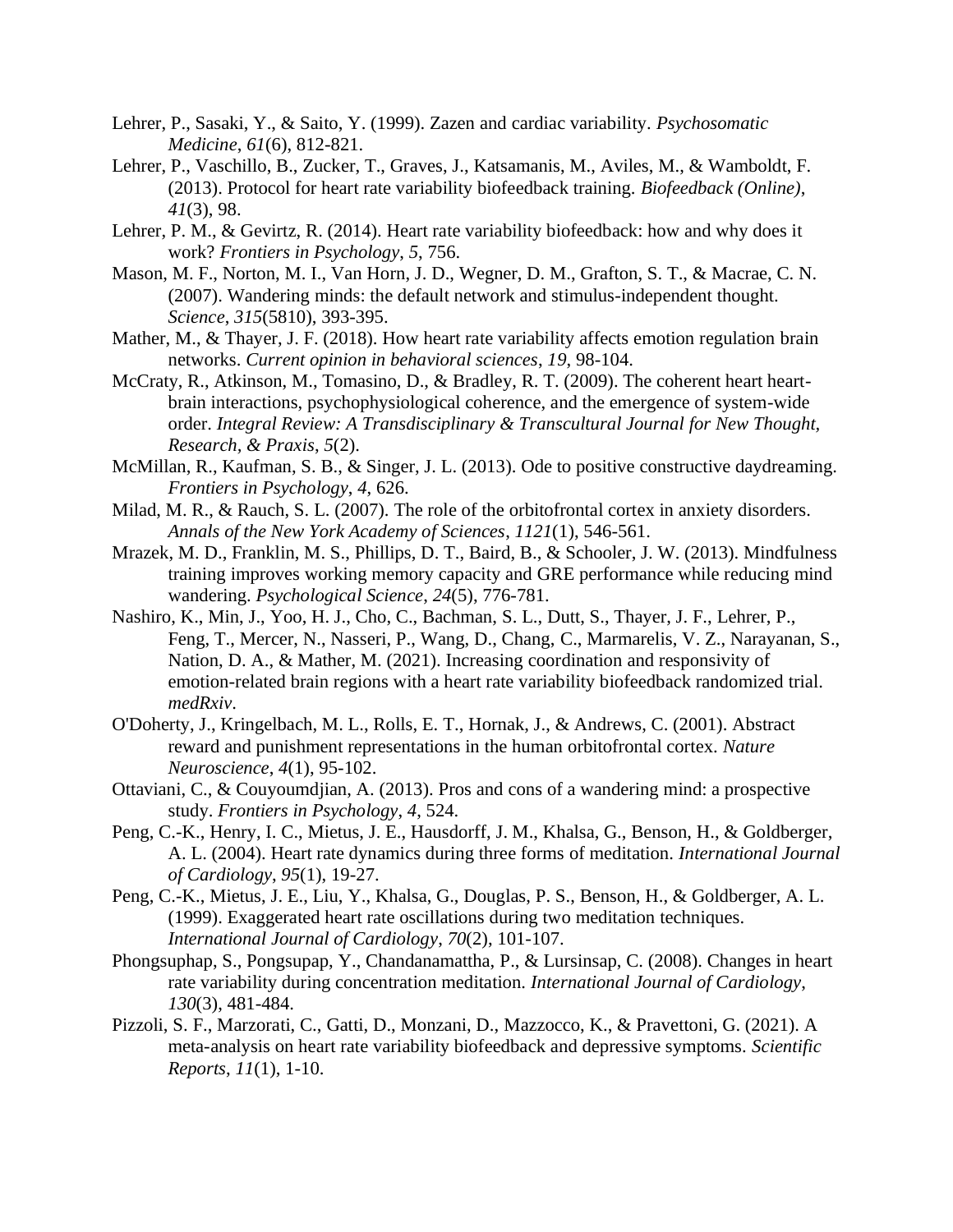- Poerio, G. L., Totterdell, P., & Miles, E. (2013). Mind-wandering and negative mood: Does one thing really lead to another? *Consciousness and Cognition*, *22*(4), 1412-1421.
- Rempel-Clower, N. L. (2007). Role of orbitofrontal cortex connections in emotion. *Annals of the New York Academy of Sciences*, *1121*(1), 72-86.
- Rodriguez-Larios, J., de Oca, E. A. B. M., & Alaerts, K. (2021). The EEG spectral properties of meditation and mind wandering differ between experienced meditators and novices. *Neuroimage*, 118669.
- Rolls, E. T. (2004). The functions of the orbitofrontal cortex. *Brain and Cognition*, *55*(1), 11-29.
- Rolls, E. T. (2019). The orbitofrontal cortex and emotion in health and disease, including depression. *Neuropsychologia*, *128*, 14-43.
- Rolls, E. T., Cheng, W., & Feng, J. (2020). The orbitofrontal cortex: reward, emotion and depression. *Brain Communications*, *2*(2), fcaa196.
- Sarmiento, S., García-Manso, J. M., Martín-González, J. M., Vaamonde, D., Calderón, J., & Da Silva-Grigoletto, M. E. (2013). Heart rate variability during high-intensity exercise. *Journal of Systems Science and Complexity*, *26*(1), 104-116.
- Seli, P., Carriere, J. S., & Smilek, D. (2015). Not all mind wandering is created equal: Dissociating deliberate from spontaneous mind wandering. *Psychological Research*, *79*(5), 750-758.
- Seli, P., Kane, M. J., Smallwood, J., Schacter, D. L., Maillet, D., Schooler, J. W., & Smilek, D. (2018). Mind-wandering as a natural kind: A family-resemblances view. *Trends in Cognitive Sciences*, *22*(6), 479-490.
- Smallwood, J., & Schooler, J. W. (2015). The science of mind wandering: empirically navigating the stream of consciousness. *Annual Review of Psychology*, *66*, 487-518.
- Tarvainen, M. P., Niskanen, J.-P., Lipponen, J. A., Ranta-Aho, P. O., & Karjalainen, P. A. (2014). Kubios HRV–heart rate variability analysis software. *Computer Methods and Programs in Biomedicine*, *113*(1), 210-220.
- Thayer, J. F., & Lane, R. D. (2000). A model of neurovisceral integration in emotion regulation and dysregulation. *Journal of Affective Disorders*, *61*(3), 201-216.
- Thayer, J. F., & Lane, R. D. (2009). Claude Bernard and the heart–brain connection: Further elaboration of a model of neurovisceral integration. *Neuroscience and Biobehavioral Reviews*, *33*(2), 81-88.
- Thomas Yeo, B., Krienen, F. M., Sepulcre, J., Sabuncu, M. R., Lashkari, D., Hollinshead, M., Roffman, J. L., Smoller, J. W., Zöllei, L., & Polimeni, J. R. (2011). The organization of the human cerebral cortex estimated by intrinsic functional connectivity. *Journal of Neurophysiology*, *106*(3), 1125-1165.
- Thorsen, A. L., Hagland, P., Radua, J., Mataix-Cols, D., Kvale, G., Hansen, B., & van den Heuvel, O. A. (2018). Emotional processing in obsessive-compulsive disorder: a systematic review and meta-analysis of 25 functional neuroimaging studies. *Biological Psychiatry: Cognitive Neuroscience and Neuroimaging*, *3*(6), 563-571.
- van Agteren, J., Iasiello, M., Lo, L., Bartholomaeus, J., Kopsaftis, Z., Carey, M., & Kyrios, M. (2021). A systematic review and meta-analysis of psychological interventions to improve mental wellbeing. *Nature Human Behaviour*, 1-22.
- Weng, H. Y., Lewis-Peacock, J. A., Hecht, F. M., Uncapher, M. R., Ziegler, D. A., Farb, N. A., Goldman, V., Skinner, S., Duncan, L. G., & Chao, M. T. (2020). Focus on the breath: Brain decoding reveals internal states of attention during meditation. *Frontiers in Human Neuroscience*, 336.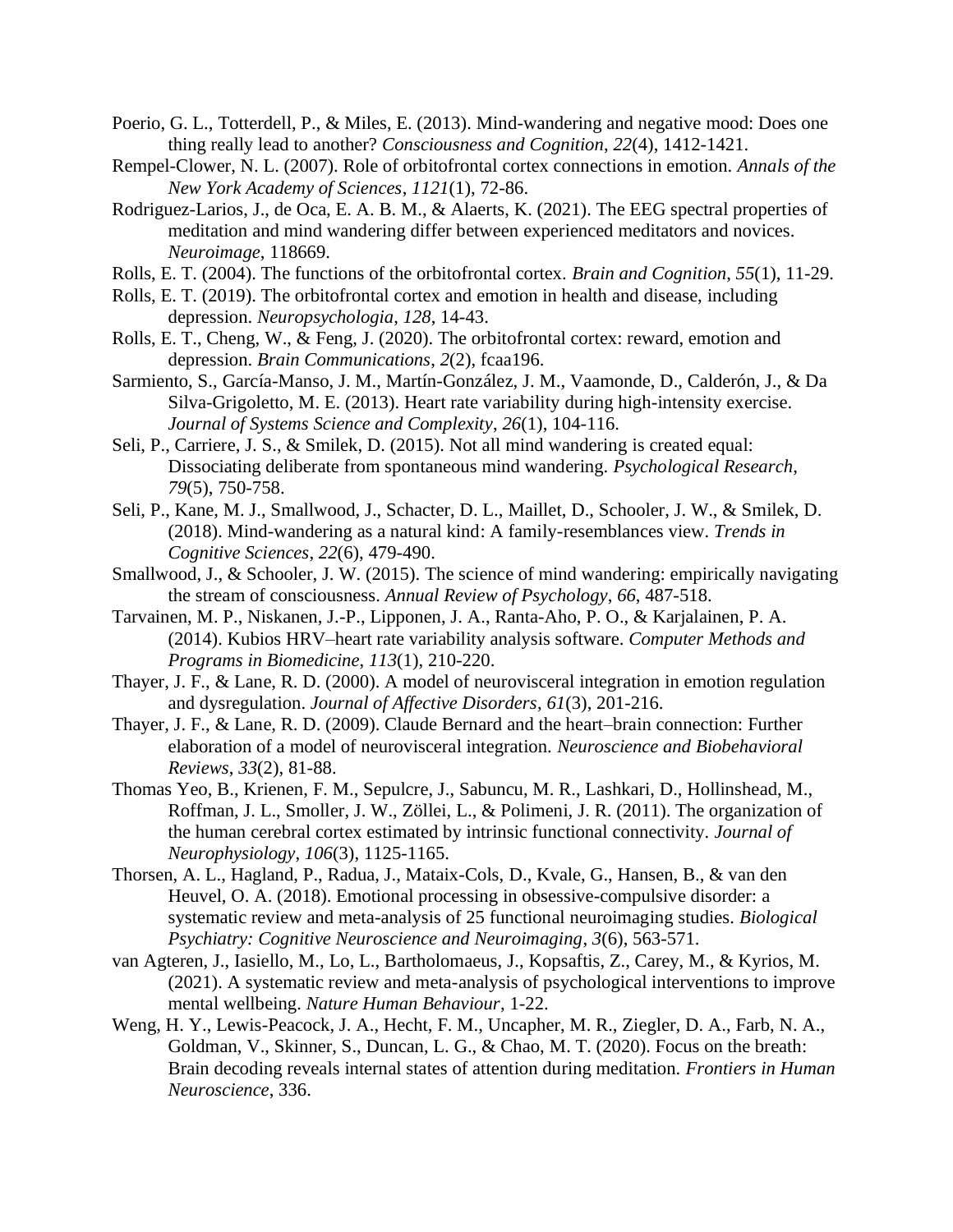- Williams, D. P., Cash, C., Rankin, C., Bernardi, A., Koenig, J., & Thayer, J. F. (2015). Resting heart rate variability predicts self-reported difficulties in emotion regulation: a focus on different facets of emotion regulation. *Frontiers in psychology*, *6*.
- Zhou, H.-X., Chen, X., Shen, Y.-Q., Li, L., Chen, N.-X., Zhu, Z.-C., Castellanos, F. X., & Yan, C.-G. (2020). Rumination and the default mode network: Meta-analysis of brain imaging studies and implications for depression. *Neuroimage*, *206*, 116287.
- Zuckerman, M., Hodgins, H. S., Zuckerman, A., & Rosenthal, R. (1993). Contemporary issues in the analysis of data: A survey of 551 psychologists. *Psychological Science*, *4*(1), 49-53.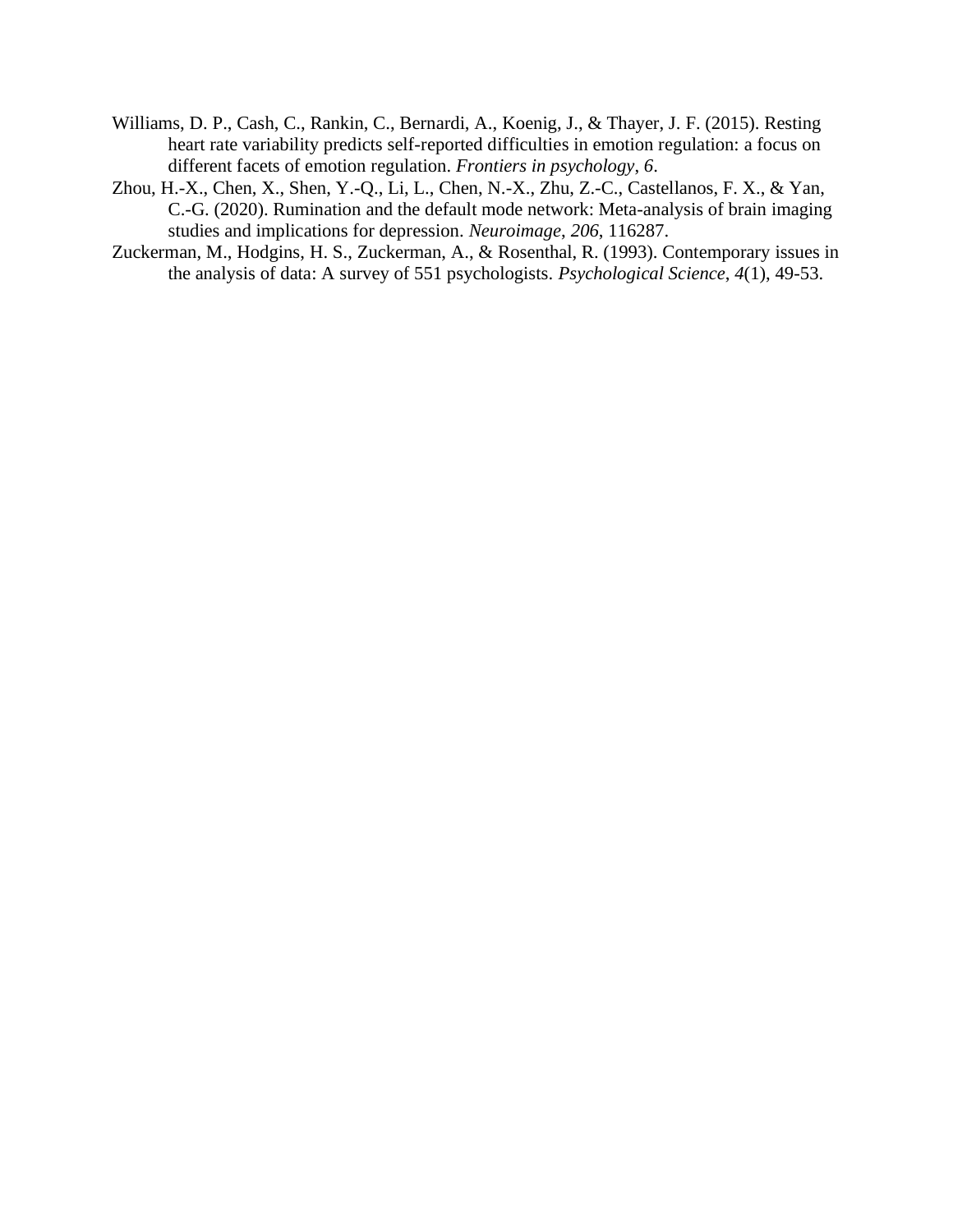### **Funding**

This study was supported by NIH R01AG057184 (PI Mather).

### **Acknowledgments**

We thank our research assistants for their help with data collection: Michelle Wong, Kathryn Cassutt, Collin Amano, Paul Choi, Heekyung Rachael Kim, Seungyeon Lee, Alexandra Haydinger, Lauren Thompson, Gabriel Shih, Divya Suri, Sophia Ling, Akanksha Jain, and Linette Bagtas.

### **Conflict of interest**

The authors declare no competing interests.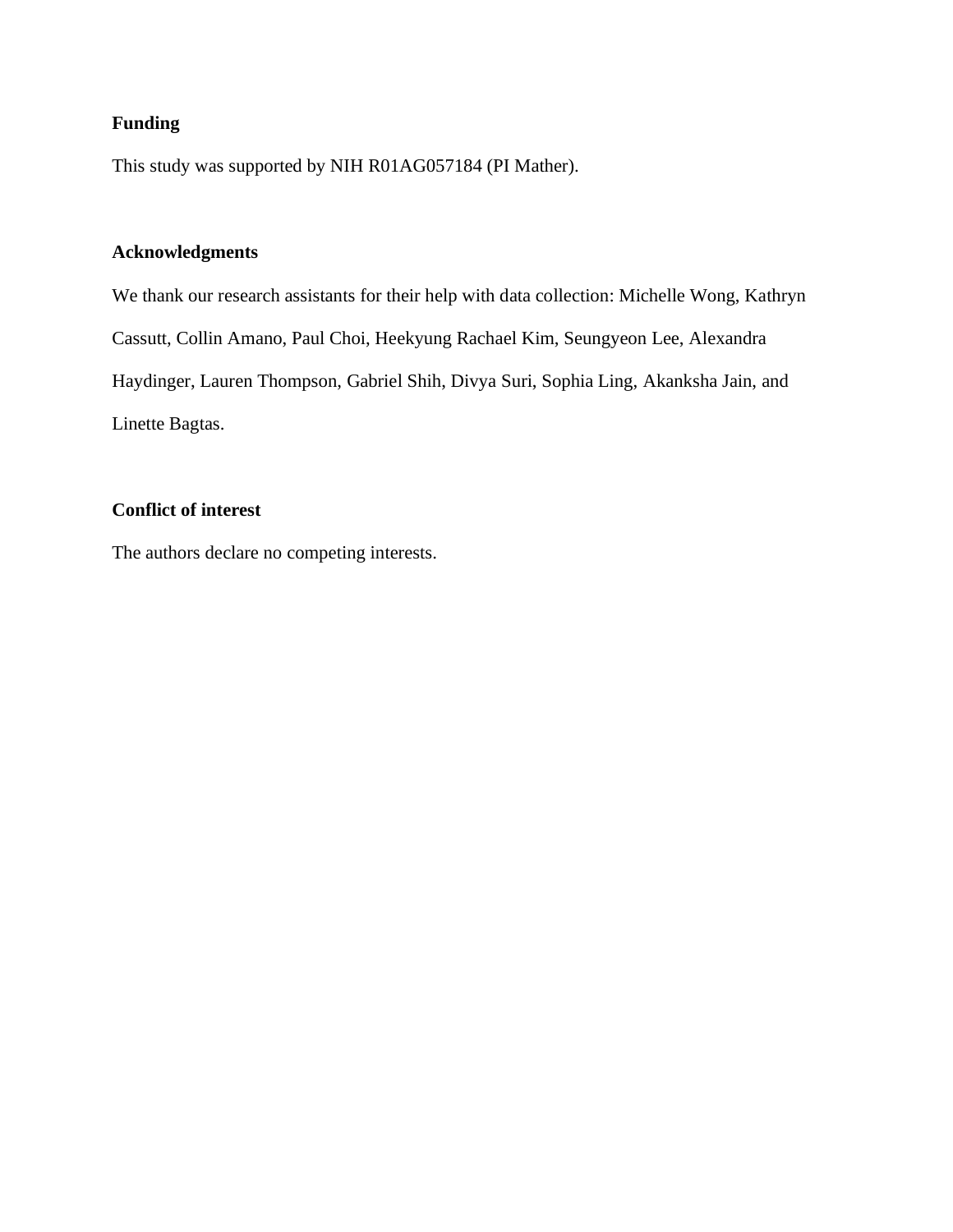### **Supplementary Materials**

### **Osc- condition**

As described in the main test, we wanted to avoid having Osc- participants figure out that one way to reduce their HRV and get positive feedback would be to do something like get up and do jumping jacks (physical activity typically decreases HRV (Sarmiento et al., 2013)). Thus, we instructed them to try to reduce their heart rate in addition to lowering their heart rate oscillations and we intended to build into the feedback a minor point penalty when heart rate was the highest it had been in a short while. However, due to a coding error not detected until the study was completed, this point adjustment did the opposite, giving a penalty when heart rate was the lowest it had been in the most recent 15 s. More specifically, every 5 s, a local maximum interbeat interval (IBI) was set based on the maximum IBI from the past 15 s. At that point, if the participant's current IBI was longer than this local maximum, the calmness score displayed for the next 5 s was the anti-coherence score - 2. Naturally, current IBI was usually lower than the local maximum, and in those cases, the calmness score was the anti-coherence score +1. Thus, there was a penalty in their calmness score for moments when their heart rate was slower than it had been in any of the past 15 s. As reported in Supplementary Table 2, average heart rate during biofeedback sessions did not differ significantly across conditions. Therefore, this additional feedback appeared to have had little impact on heart rate, which is consistent with prior findings that biofeedback to increase or decrease heart rate has no significant impact (Bennett et al., 1978).

#### **Rewards for performance**

In addition to receiving compensation of \$15 per hour for each lab visit, participants were eligible to receive rewards based on individual and group performance. For individual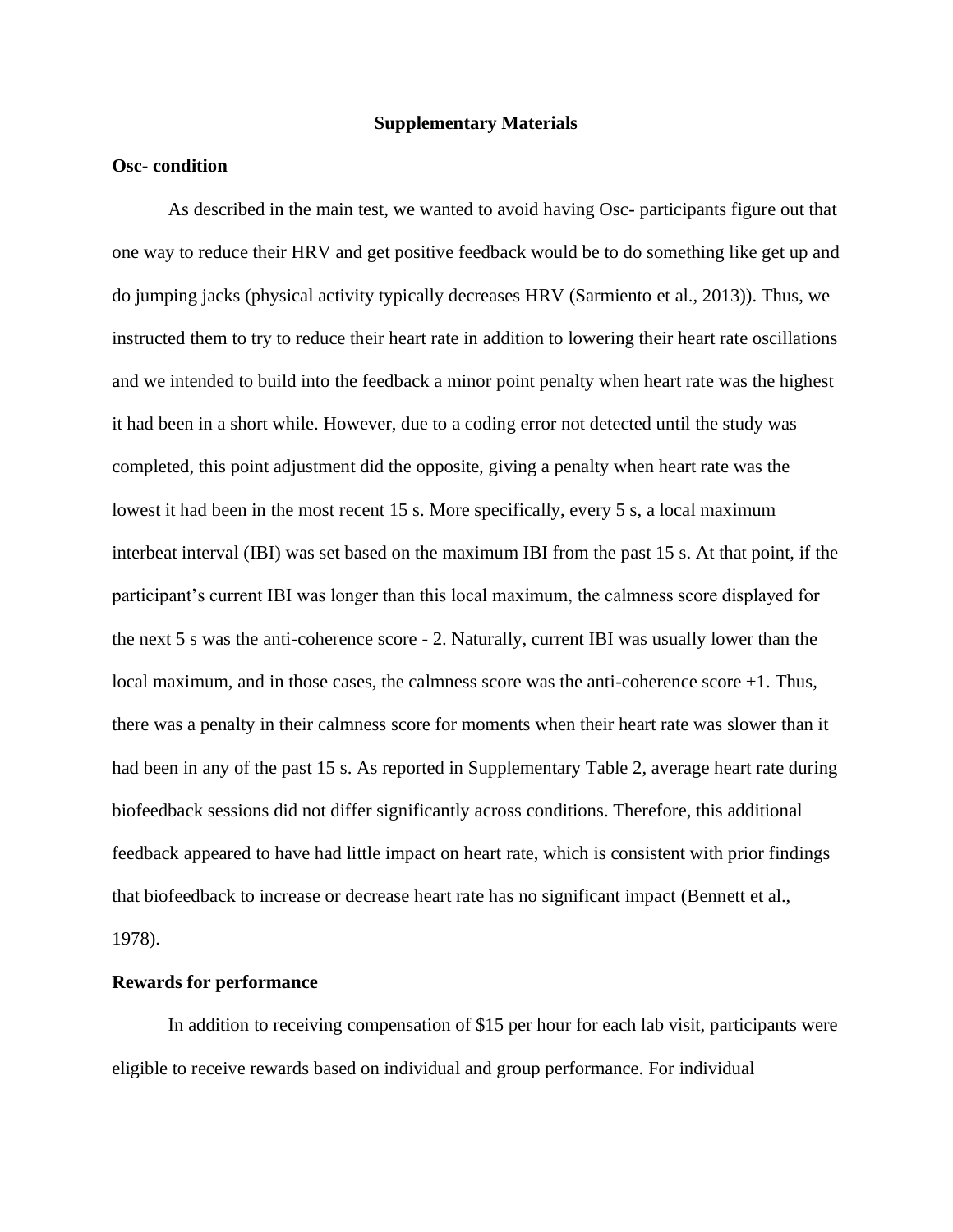performance rewards, each week participants had the opportunity to earn \$2 for each instance (up to a maximum of 10) they exceeded their assigned target score (target scores were assigned each week, and were the average of the top 10 scores earned from the previous week's training sessions plus 0.3). Group performance rewards were earned when members of a participant's group completed a minimum of 80% of their assigned biofeedback training minutes. For example, if a participant completed 100% of their training, they received an additional \$3 for each group member who also completed 100% of their training. If a participant completed 80% of their training, they received an additional \$2 for each group member who also completed at least 80% of their training. Rewards were calculated weekly, and participants received weekly updates on their earnings at their lab visit.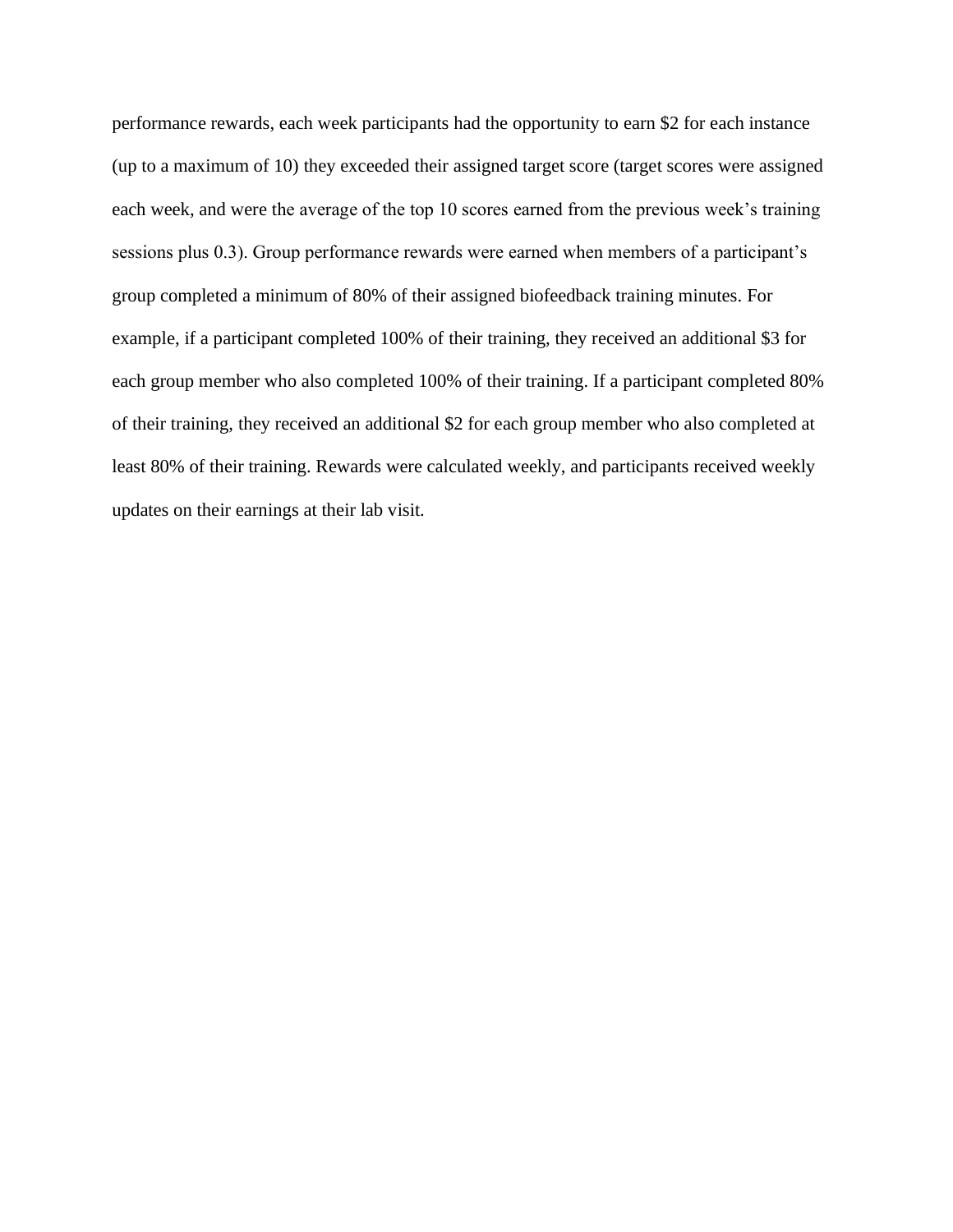### **Supplementary Figure 1**

### *CONSORT Flow Diagram*

# **CONSORT 2010 Flow Diagram**

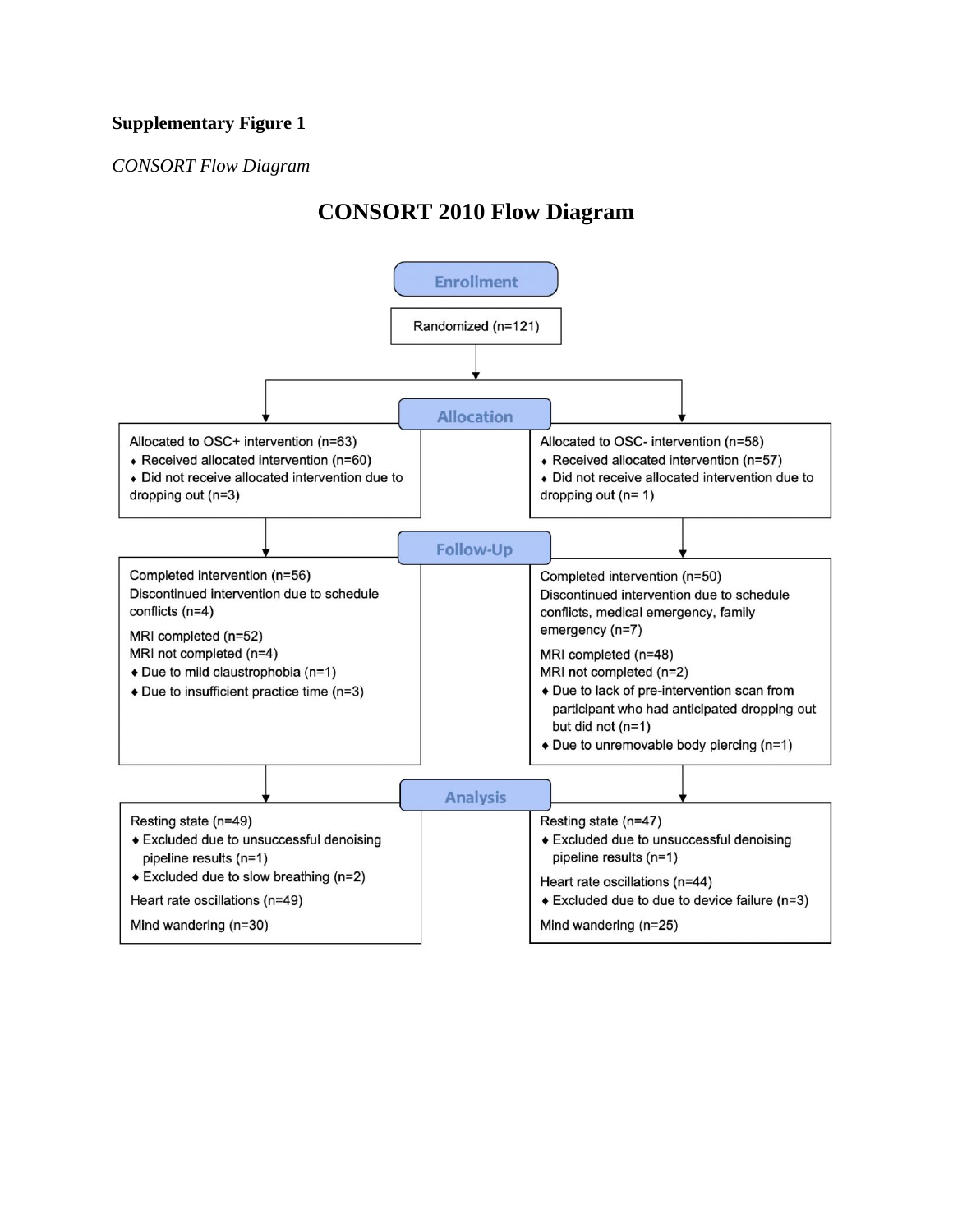## **Supplementary Figure 2**

*Pre-post changes in functional connectivity between DMN core subsystem and the OFC in the two intervention conditions*



*Note.* There was no significant condition difference in pre-post changes in functional connectivity between the DMN core subsystem and the OFC.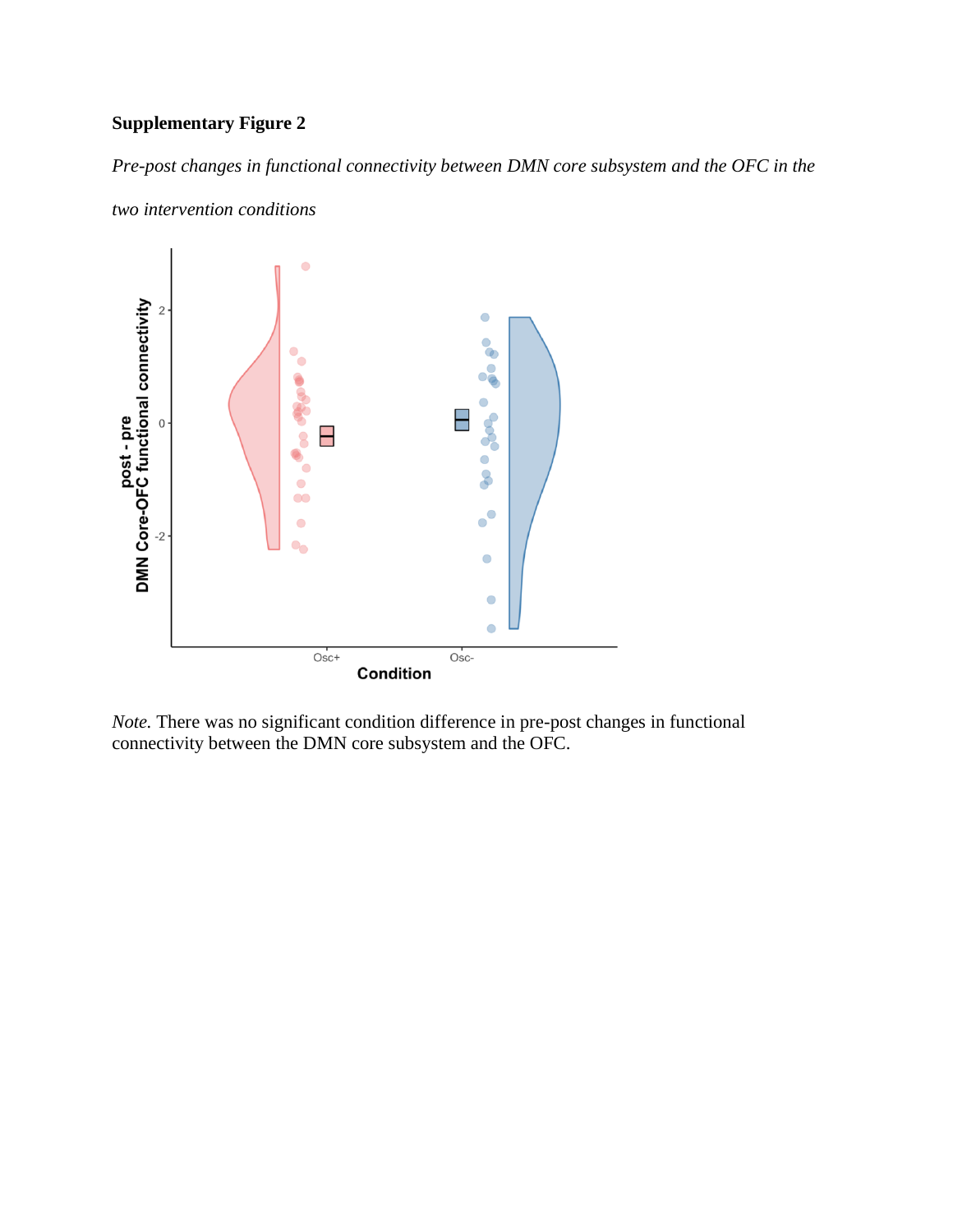## **Supplementary Figure 3.**

*Pre-post changes in mind wandering in the two intervention conditions*



*Note.* There was no significant condition difference in pre-post changes in the mind wandering score.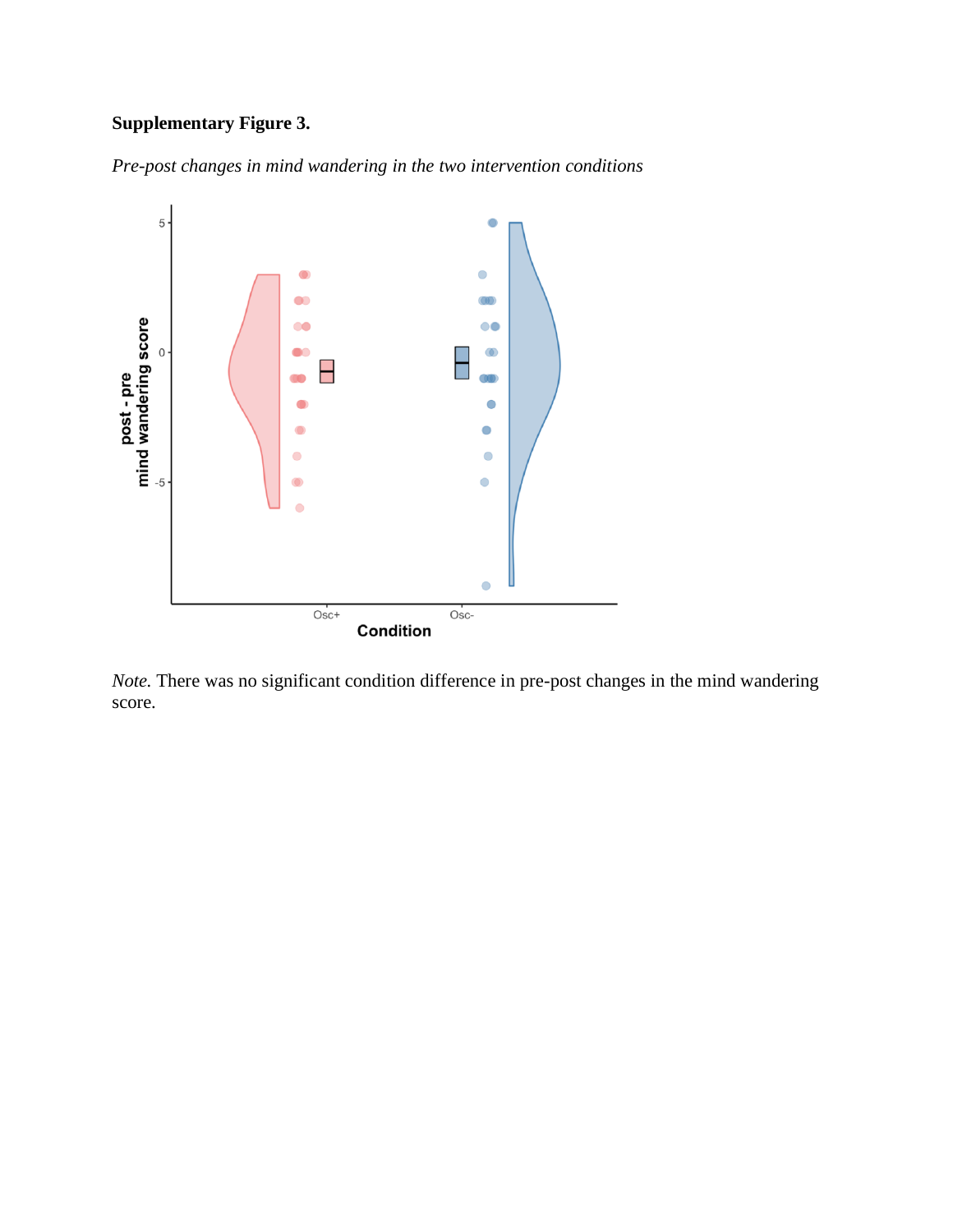### **Supplementary Figure 4.**

*for mind wandering*

*Results of repeated measure ANOVAs (A) for DMN core-OFC functional connectivity and (B)*



(A) For DMN core-OFC functional connectivity, there was no significant main effect of time,  $F(1, 94) = 0.45$ ,  $p = .503$ ,  $\eta_p^2 = .005$ , and no significant interaction between time and condition,  $F(1, 94) = 1.26$ ,  $p = .264$ ,  $\eta_p^2 = .013$ . (B) For mind wandering, there was no significant main effect of time,  $F(1, 53) = 2.35$ ,  $p = .132$ ,  $\eta_p^2 = .042$ , and no significant interaction between time and condition,  $F(1, 53) = 0.20$ ,  $p = .654$ ,  $\eta_p^2 = .004$ .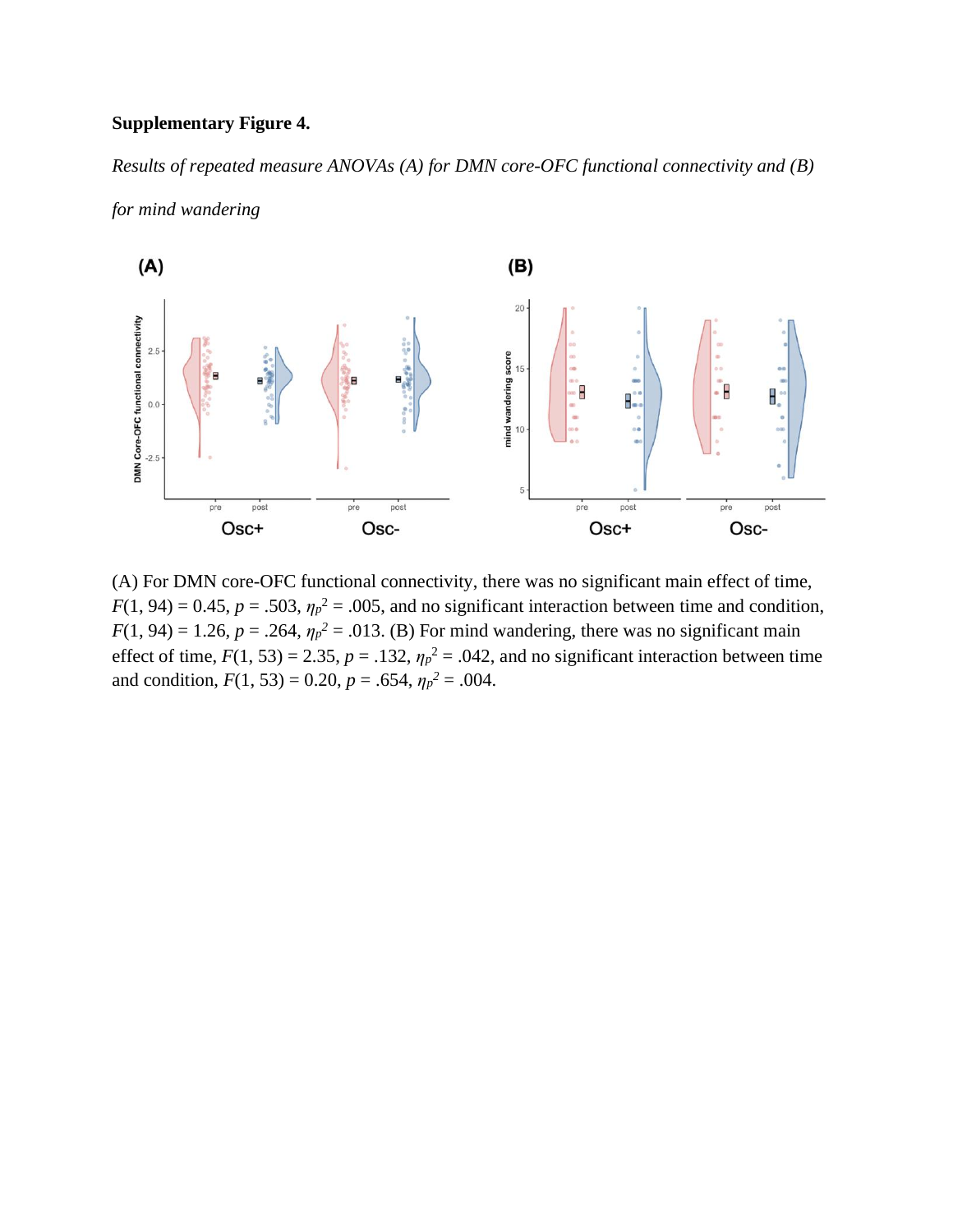# **Supplementary Table S1**

|                   | $Osc+ (n = 49)$  | Osc- $(n = 47)$  | Group difference |
|-------------------|------------------|------------------|------------------|
| Age (years)       | $22.84 \pm 2.47$ | $22.72 \pm 3.20$ | $p = .85$        |
| Gender $(F/M)$    | 23/26            | 24/23            | $p = .69$        |
| Education (years) | $16.07 \pm 1.79$ | $15.85 \pm 2.60$ | $p = .63$        |

*Age, gender and education across intervention conditions*

*Note.* Osc $+$  = increase-oscillations; Osc- = decrease-oscillations